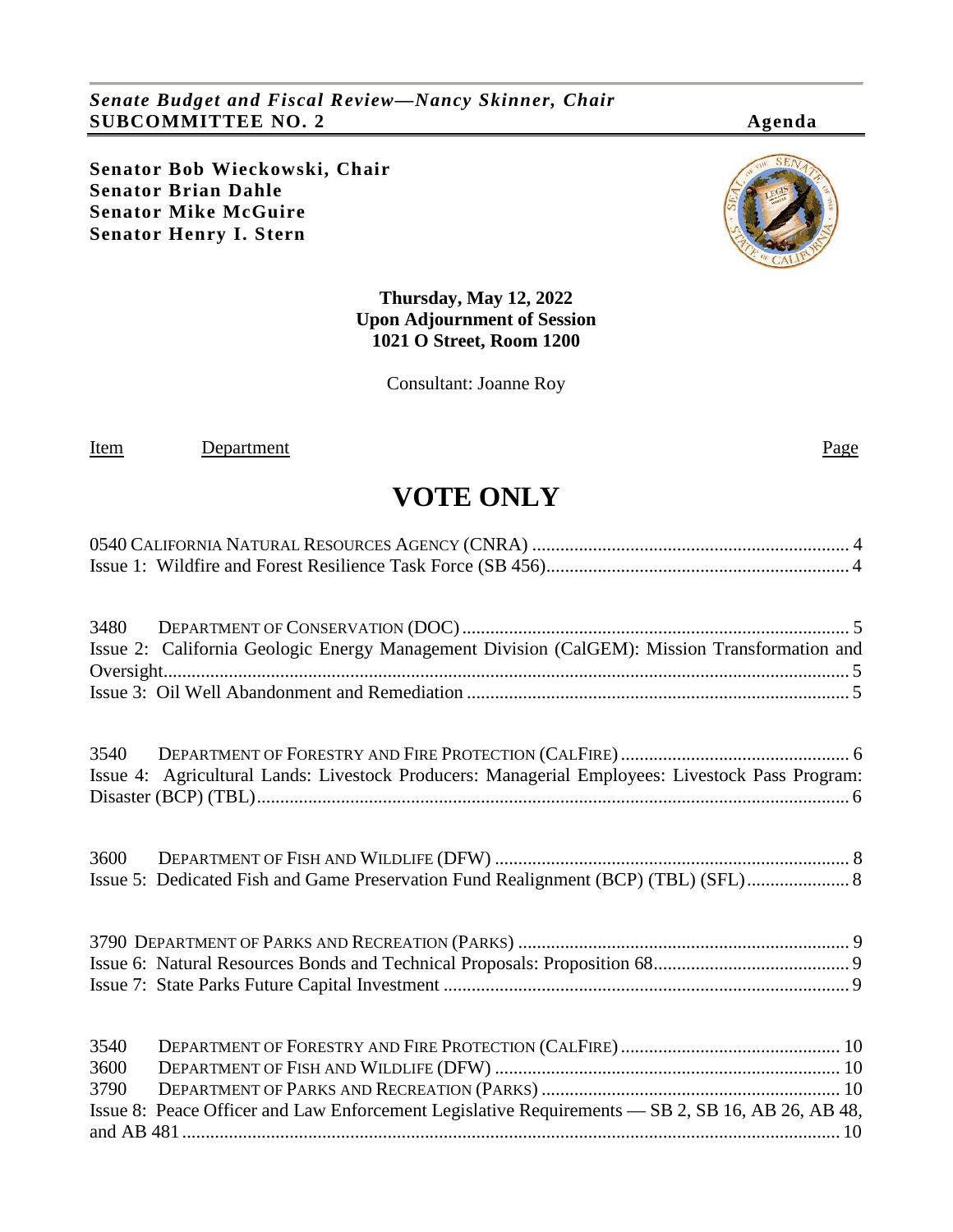| Issue 10: Implementation of Mercury Thermostat Collection Act of 2021 (AB 707) (BCP & TBL)12 |  |
|----------------------------------------------------------------------------------------------|--|
|                                                                                              |  |

| 3970 | DEPARTMENT OF RESOURCES RECYCLING AND RECOVERY (CALRECYCLE)  15                      |  |
|------|--------------------------------------------------------------------------------------|--|
|      | Issue 12: Compostable and Biodegradable Product Labeling Implementation (AB 1201) 15 |  |

# **DISCUSSION**

| 3540 CALIFORNIA DEPARTMENT OF FORESTRY AND FIRE PROTECTION (CALFIRE)  16 |  |
|--------------------------------------------------------------------------|--|
|                                                                          |  |
|                                                                          |  |
|                                                                          |  |
|                                                                          |  |
|                                                                          |  |
|                                                                          |  |
|                                                                          |  |

|                                                                            | 22 |
|----------------------------------------------------------------------------|----|
|                                                                            |    |
|                                                                            |    |
|                                                                            |    |
| 3540 CALIFORNIA DEPARTMENT OF FORESTRY AND FIRE PROTECTION (CALFIRE) 22    |    |
|                                                                            |    |
|                                                                            |    |
|                                                                            |    |
| 3825 SAN GABRIEL AND LOWER LOS ANGELES RIVERS AND MOUNTAINS CONSERVANCY 22 |    |
|                                                                            | 22 |
|                                                                            |    |
|                                                                            |    |
|                                                                            | 22 |
| 3875 SACRAMENTO-SAN JOAQUIN DELTA CONSERVANCY (DELTA CONSERVANCY)  22      |    |
|                                                                            |    |
|                                                                            |    |
|                                                                            |    |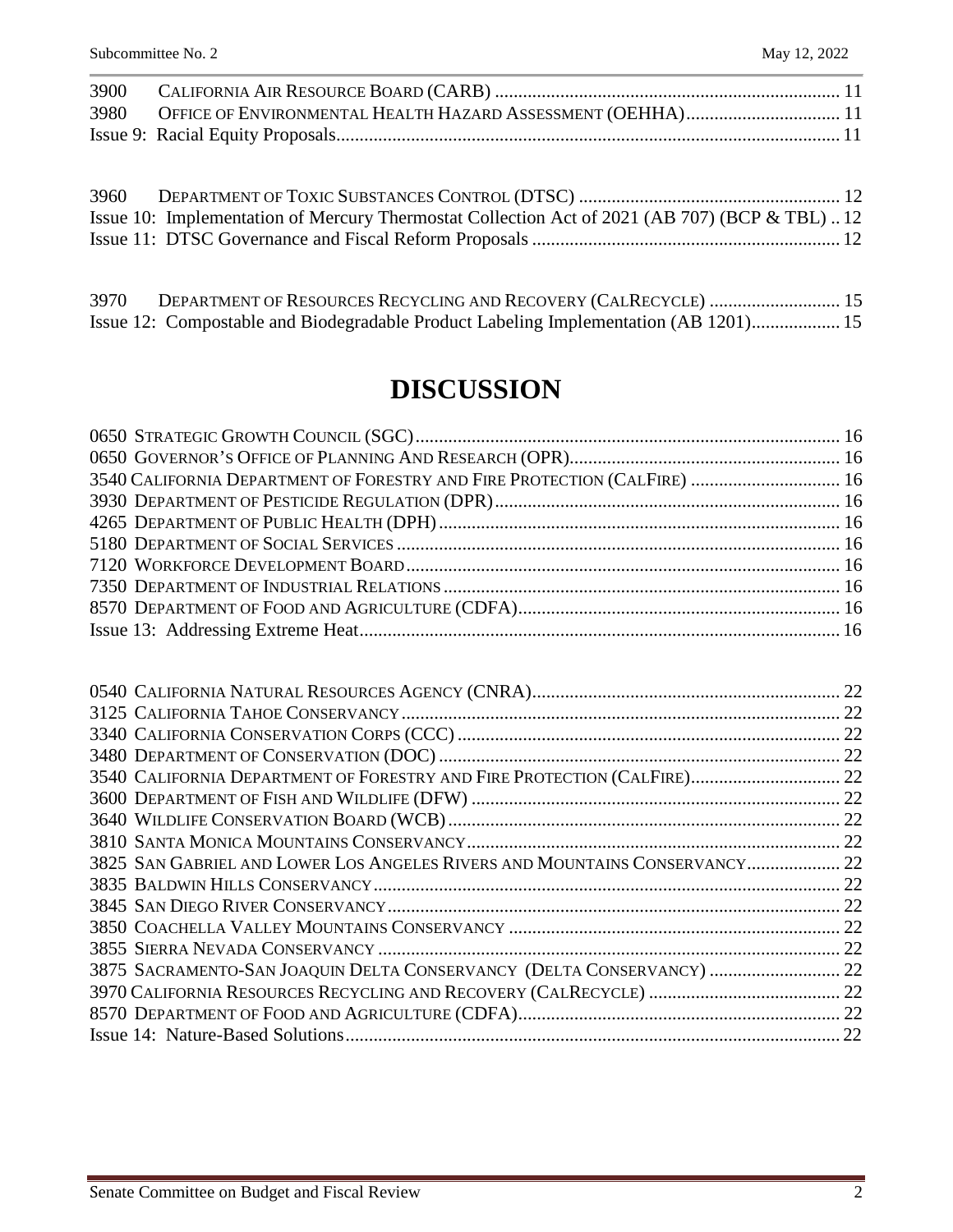*Pursuant to the Americans with Disabilities Act, individuals who, because of a disability, need special assistance to attend or participate in a Senate Committee hearing, or in connection with other Senate services, may request assistance at the Senate Rules Committee, 1020 N Street, Suite 255 or by calling (916) 651-1505. Requests should be made one week in advance whenever possible.*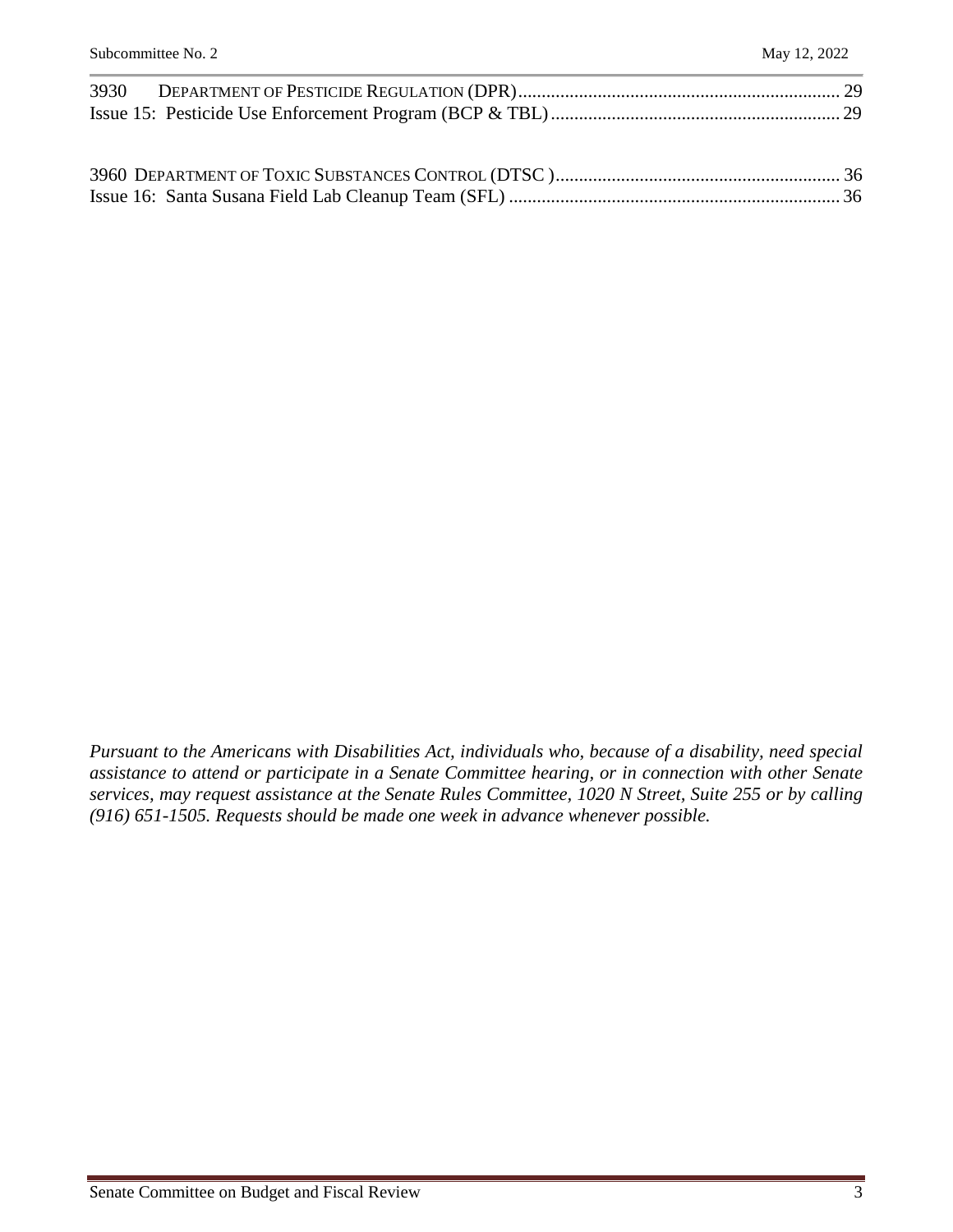# **VOTE-ONLY**

## <span id="page-3-0"></span>**0540 CALIFORNIA NATURAL RESOURCES AGENCY (CNRA)**

#### <span id="page-3-1"></span>**Issue 1: Wildfire and Forest Resilience Task Force (SB 456)**

**Governor's Proposal.** The Governor's budget requests \$2.483 million in General Fund for 2022-23 and \$1.477 million ongoing, and four positions (two at CNRA and two at CalFire) to support the operations of the Task Force and to fulfill the goals of SB 456 (Laird), Chapter 387, Statutes of 2021, which codifies the Governor's Wildfire and Forest Resilience Action Plan in statute.

These positions will 1) manage and facilitate the work of more than a dozen work groups and related committees, quarterly regional forums, an interagency team, a Science Advisory Panel; 2) track the 99 deliverables in the Action Plan; 3) coordinate the work of more than 50 federal, state, local, and tribal agencies involved in the Task Force; and 4) develop and implement a comprehensive communications strategy, including development of the annual reports required by SB 456.

#### **Staff Recommendation. Approve as budgeted.**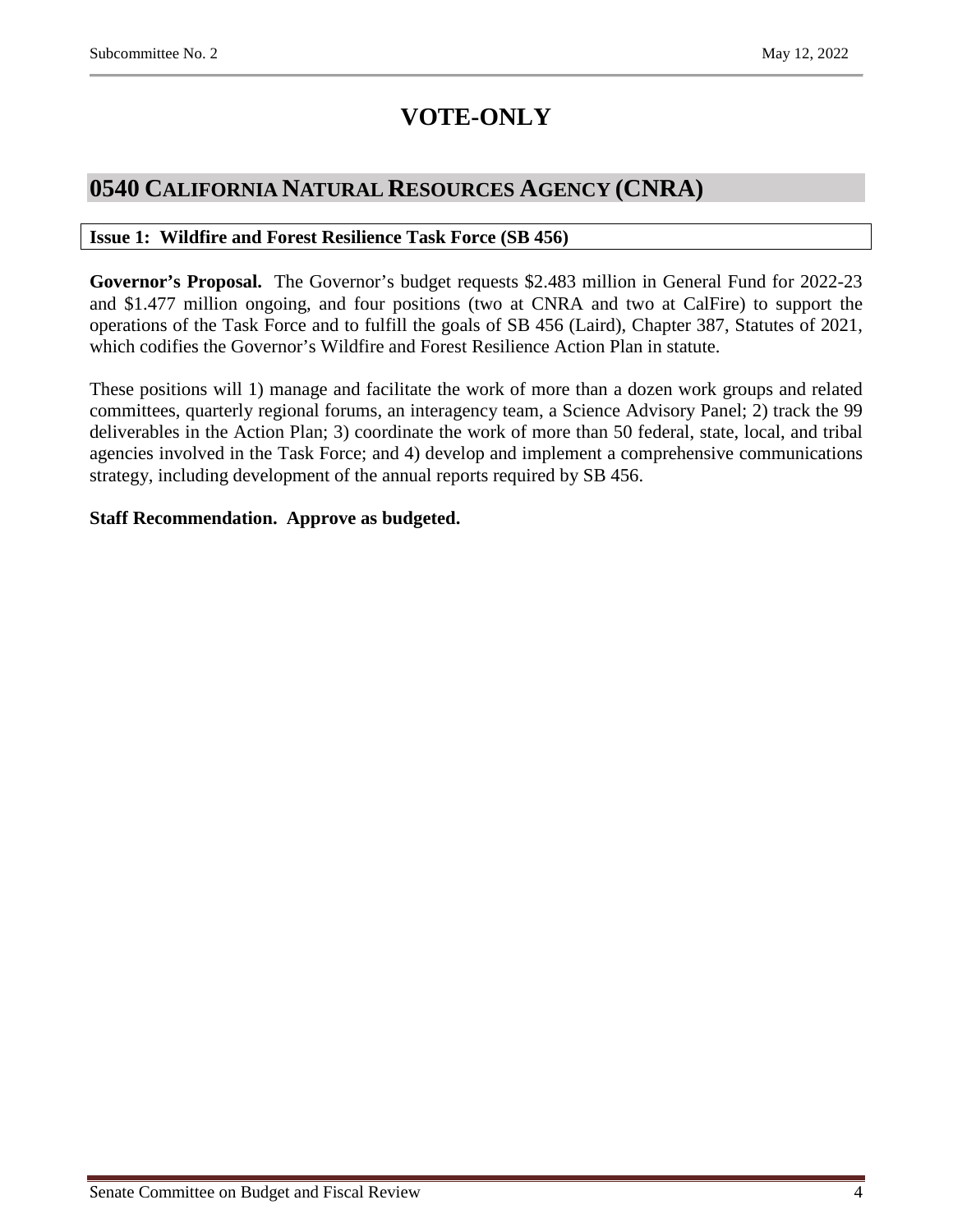## <span id="page-4-0"></span>**3480 DEPARTMENT OF CONSERVATION (DOC)**

#### <span id="page-4-1"></span>**Issue 2: California Geologic Energy Management Division (CalGEM): Mission Transformation and Oversight**

**Governor's Proposal.** The Governor's budget requests 51 permanent positions phased in over three years (17 in 2022-23, 34 in 2023-24, and 51 in 2024-25) and an appropriation increase of \$5.056 million in 2022-23, \$7.561 million in 2023-24, \$10.842 million in 2024-25 and \$10.617 ongoing from the Oil, Gas and Geothermal Administrative Fund to strengthen enforcement of existing laws and regulations, limit the state's financial liability, improve public transparency, and implement chaptered legislation.

**Staff Recommendation. Approve requested funding and positions for 2022-23; reject requested outyear funding and positions.**

#### <span id="page-4-2"></span>**Issue 3: Oil Well Abandonment and Remediation**

**Governor's Proposal.** The Governor's budget requests \$100 million General Fund in 2022-23 and \$100 million General Fund in 2023-24 to plug and abandon orphaned oil and gas wells and decommission attendant facilities that could pose a danger to life, health, water quality, wildlife, or natural resources. This funding will help mitigate the State's potential liability, and further the Geologic Energy Management Division's focus on public health, safety, and environmental protection.

**Staff Comments.** According to DOC, there is about \$30 million in matching grants. However, funding guidance has not been released yet, so it is unclear how much the state needs to provide (e.g., is it a 1:1 match or does the state need to provide 20 percent, etc.). It is unclear when the funding guidance will be released.

**Staff Recommendation. Approve \$30 million General Fund in 2022-23 for purposes of matching federal grant dollars and require a 30-day Joint Legislative Budget Committee notification for when those funds will be expended. Spending authority is to be contingent on receipt of corresponding federal funds.**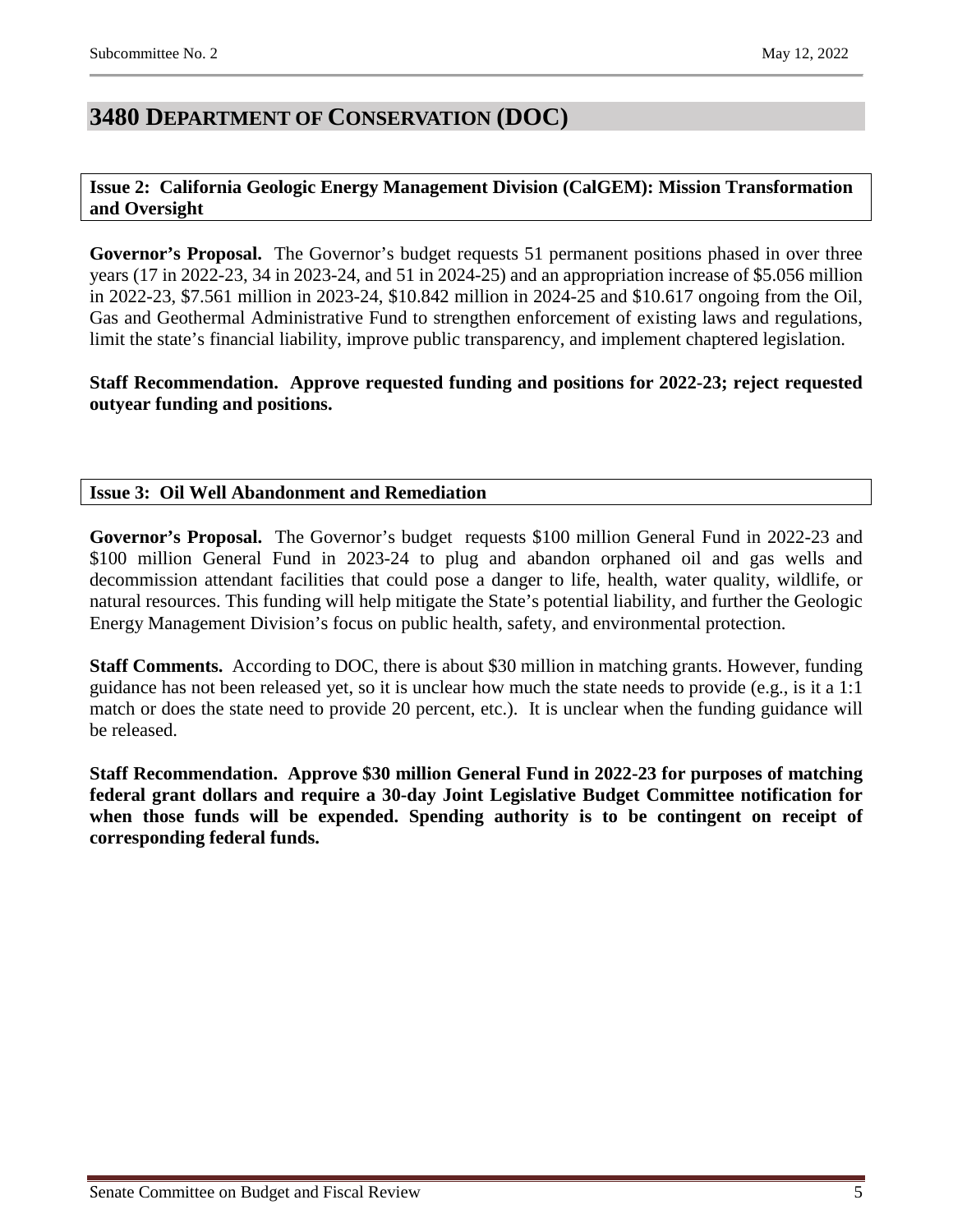## <span id="page-5-0"></span>**3540 DEPARTMENT OF FORESTRY AND FIRE PROTECTION (CALFIRE)**

#### <span id="page-5-1"></span>**Issue 4: Agricultural Lands: Livestock Producers: Managerial Employees: Livestock Pass Program: Disaster (BCP) (TBL)**

**Governor's Proposal.** The Governor's budget requests \$493,000 General Fund in 2022-23, \$181,000 General Fund in 2023-24, and one position for two years to implement the training curriculum for livestock producers eligible for the livestock pass program to comply with the requirements of AB 1103 (M. Dahle), Chapter 609, Statutes of 2021.

#### **Staff Comment.** According to CalFire:

Based on legislative inquiries about how AB 1103 implementation was scoped, State Fire Training (SFT) has received technical input regarding how the State Fire Marshal (OSFM) intended to implement the new law. Based on this input, OSFM now proposes that the course delivery method and implementation date be modified to better suit the students' needs. CAL FIRE's Office of Legislation has confirmed the Cattleman's Association members would not be opposed to moving to a seat-based curriculum.

SFT had always proposed to deliver the AB 1103 course virtually in an online format using a learning management system (LMS). However, based on recent discussions with the Cattlemen's Association, SFT is now proposing to deliver a seat-based course with an instructor. Students in the course will need to attend an in-person course to receive a course diploma. Per the Cattlemen's Association, students would be better prepared if they take the course in-person rather than online, as in-person instruction will ensure that the students are adequately and appropriately trained and prepared to enter an area under an emergency evacuation order. Additionally, seat-based courses can be customized to meet local needs, such as county-specific requirements.

Seat-based course delivery is also consistent with SFT's existing course delivery method. Modifying the course delivery method to in-person instruction would eliminate the need for a new online course delivery system, thus mitigating any potential risks that could arise implementing a new delivery system and allowing for more timely implementation, as SFT will no longer be required to develop the LMS for online course delivery. Students will need to be proactive in order to take a live course in the Spring. Students who do not complete the course in the Spring may not be eligible to receive a course diploma if they wait until they are impacted by a wildfire. In such cases, students would have to find an instructor to deliver the course on short notice.

The Health and Safety Code currently has an effective date of January 1, 2023 for the OSFM to develop the curriculum. The BCP proposed a statutory change July 1, 2024 to allow adequate time for online curriculum and LMS development. However, with the newly proposed change to seatbased instruction, SFT is requesting a statutory change to make the curriculum available by July 1, 2023 to allow sufficient time for the curriculum to developed by the cadre who will meet in July and August 2022. The proposed course plan developed by the cadre will then be taken to the Statewide Training and Education Advisory Committee (STEAC) in October 2022 and the State Board of Fire Services (SBFS) in November 2022 for a first reading, followed by approvals by STEAC in January 2023 and SBFS in February 2023. In the event the upcoming STEAC or SBFS meetings in October and November are cancelled due to fires, the final approval could potentially be delayed until April 2023 for STEAC and May 2023 for SBFS. With these things in mind, SFT is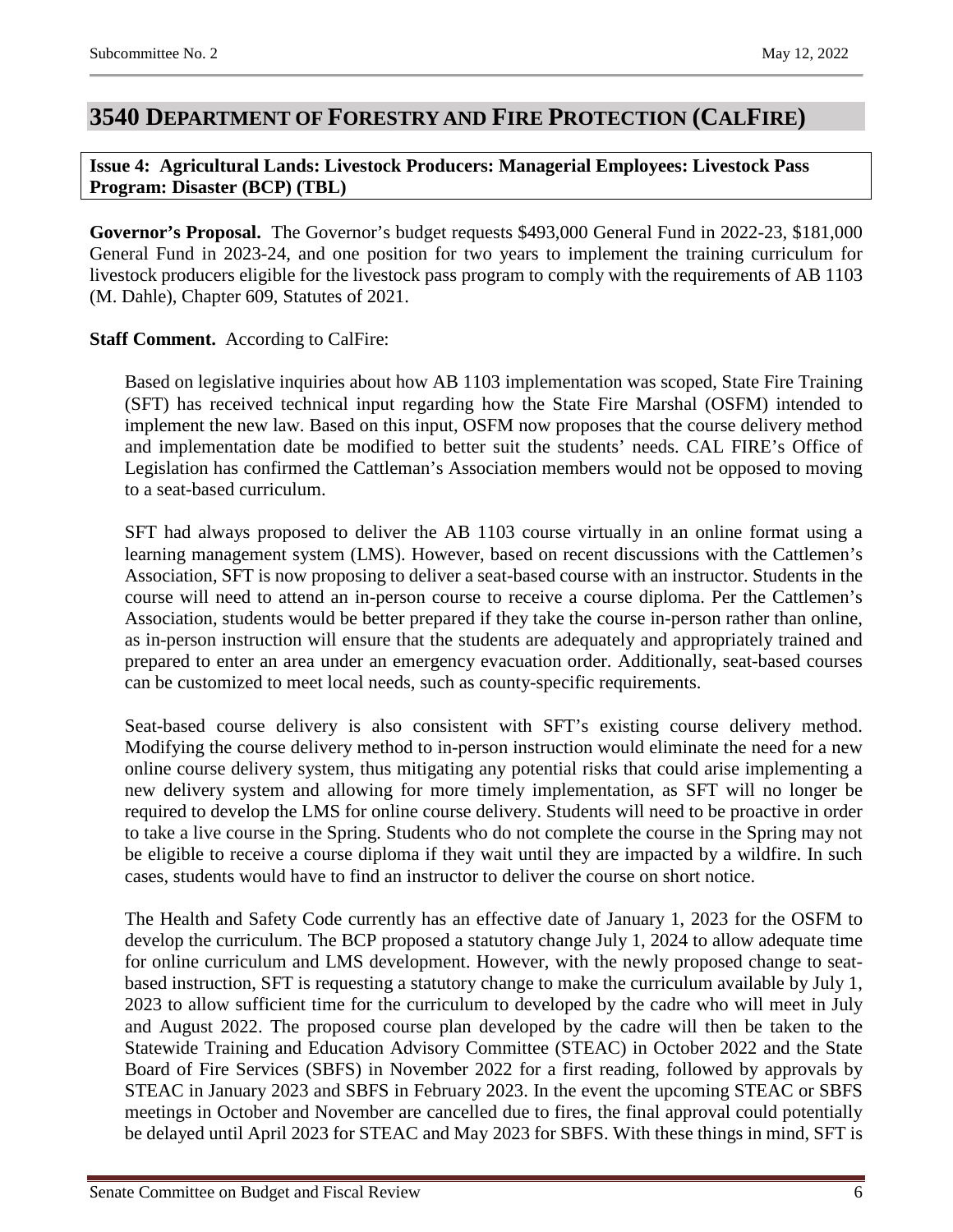requesting a revised statutory change to the curriculum being developed by July 1, 2023.

With this revised scope, SFT only needs \$60,000 in 2022-23 for the curriculum development cadre. The Administration would not object if the Legislature took action to approve the BCP, but only for \$60,000 General Fund in 2022-23, for the curriculum development cadre and modified Trailer Bill Language (TBL) with a July 1, 2023 effective date.

Section 13105.6 of the Health and Safety Code, is amended to read:

On or before **January** *July* 1, 2023, the State Fire Marshal, with the involvement of the Statewide Training and Education Advisory Committee, shall develop a curriculum for livestock producers eligible for the livestock pass program described in Section 2350 of the Food and Agricultural Code. The curriculum shall, at a minimum, provide education regarding basic fire behavior, communications during a disaster emergency, and incident command structure. The curriculum shall provide for the initial certification as well as the continuing education or recertification of livestock producers eligible for the livestock pass program. It is the intent of the Legislature that any certification training utilizing the curriculum developed pursuant to this section be no more than four hours in duration, ensuring that commercial livestock producers may avail themselves of the curriculum.

**Staff Recommendation. Approve \$60,000 General Fund in 2022-23 for the curriculum development cadre and modified TBL to change the effective date from January 1, 2023 to July 1, 2023.**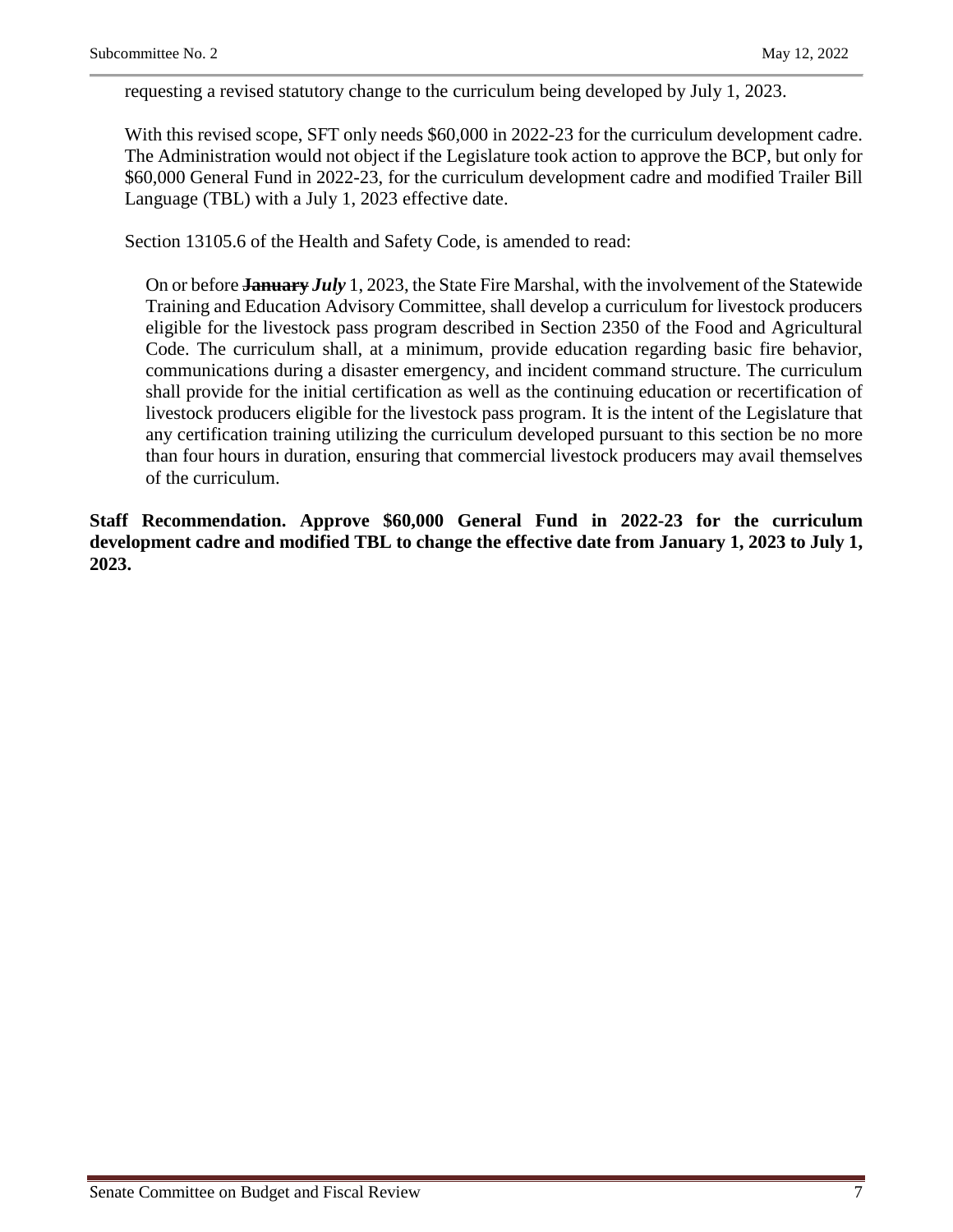## <span id="page-7-0"></span>**3600 DEPARTMENT OF FISH AND WILDLIFE (DFW)**

#### <span id="page-7-1"></span>**Issue 5: Dedicated Fish and Game Preservation Fund Realignment (BCP) (TBL) (SFL)**

**Governor's Proposal.** An SFL requests trailer bill language (TBL) that would extend the sunset date of the Steelhead Report and Restoration Card to January 1, 2028. In addition, DFW requests various adjustments to the Fish and Game Preservation Fund's (FGPF) dedicated accounts resulting in an increase of \$2.45 million in 2022-23, \$86,000 in 2023-24, and \$56,000 in 2024-25 and ongoing. These adjustments align the accounts' expenditure authority with revenues and help DFW maintain stability, structural balance, and workload for the fund.

The FGPF is comprised of 29 sub-accounts dedicated to specific revenue sources, such as tag sales, application fees, donations, and violation fines. Because revenues vary year by year, DFW must realign the authority of these accounts annually to maintain stability, structural balance, and workload. This proposal allows DFW to spend down reserves to address fee payer expectations for authorized programs and to maintain prudent reserves. The realignment is intended to allow programs with revenue that is outpacing its authority to utilize additional authority to help achieve DFW's mission; and reduce the authority in accounts where the authority exceeds the revenue.

**Staff Recommendation. Approve the BCP; and in lieu of the proposed sunset extension date of January 1, 2028 in the TBL, approve a shorter extension for the sunset date to January 1, 2025.**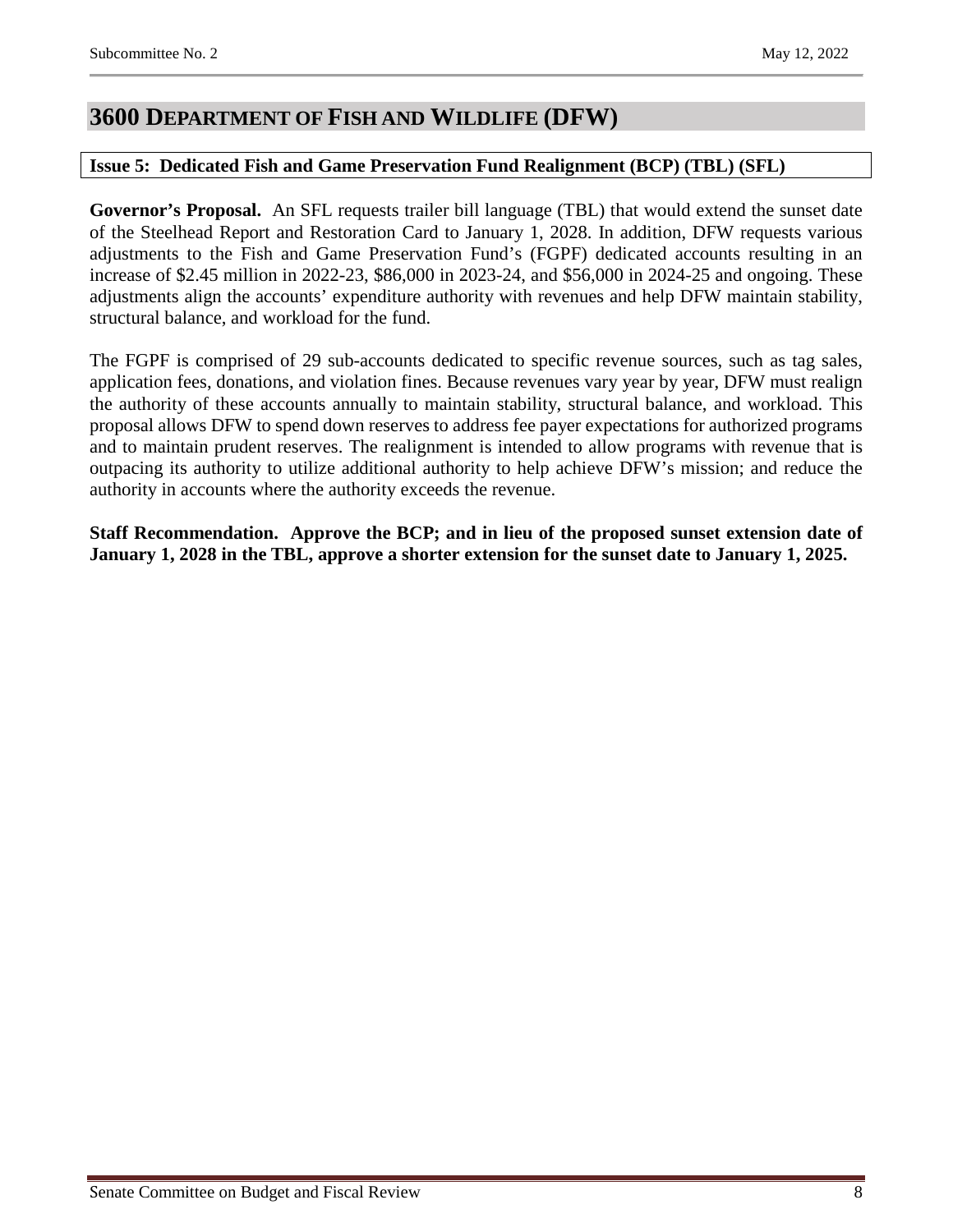## <span id="page-8-0"></span>**3790 DEPARTMENT OF PARKS AND RECREATION (PARKS)**

#### <span id="page-8-1"></span>**Issue 6: Natural Resources Bonds and Technical Proposals: Proposition 68**

**Governor's Proposal.** The Governor's budget requests to revert \$15.805 million of the amount appropriated to support critical deferred maintenance projects in 2020-21 from the California Drought, Water, Parks, Climate, Coastal Protection, and Outdoor Access for All Fund (Proposition 68).

#### **Staff Recommendation. Approve as budgeted.**

#### <span id="page-8-2"></span>**Issue 7: State Parks Future Capital Investment**

**Governor's Proposal.** The Governor's budget requests a \$50 million General Fund transfer to the Natural Resources and Parks Preservation Fund (NRPPF) for future capital outlay projects — potentially for acquisition, preliminary plans, working drawings, or construction to be appropriated in future budget change proposals. The capital outlay projects to be selected are intended to improve visitor experiences, build state park resources and recreational opportunities, foster better connections with under-resourced communities, and address barriers to park access.

#### **Staff Recommendation. Approve as budgeted.**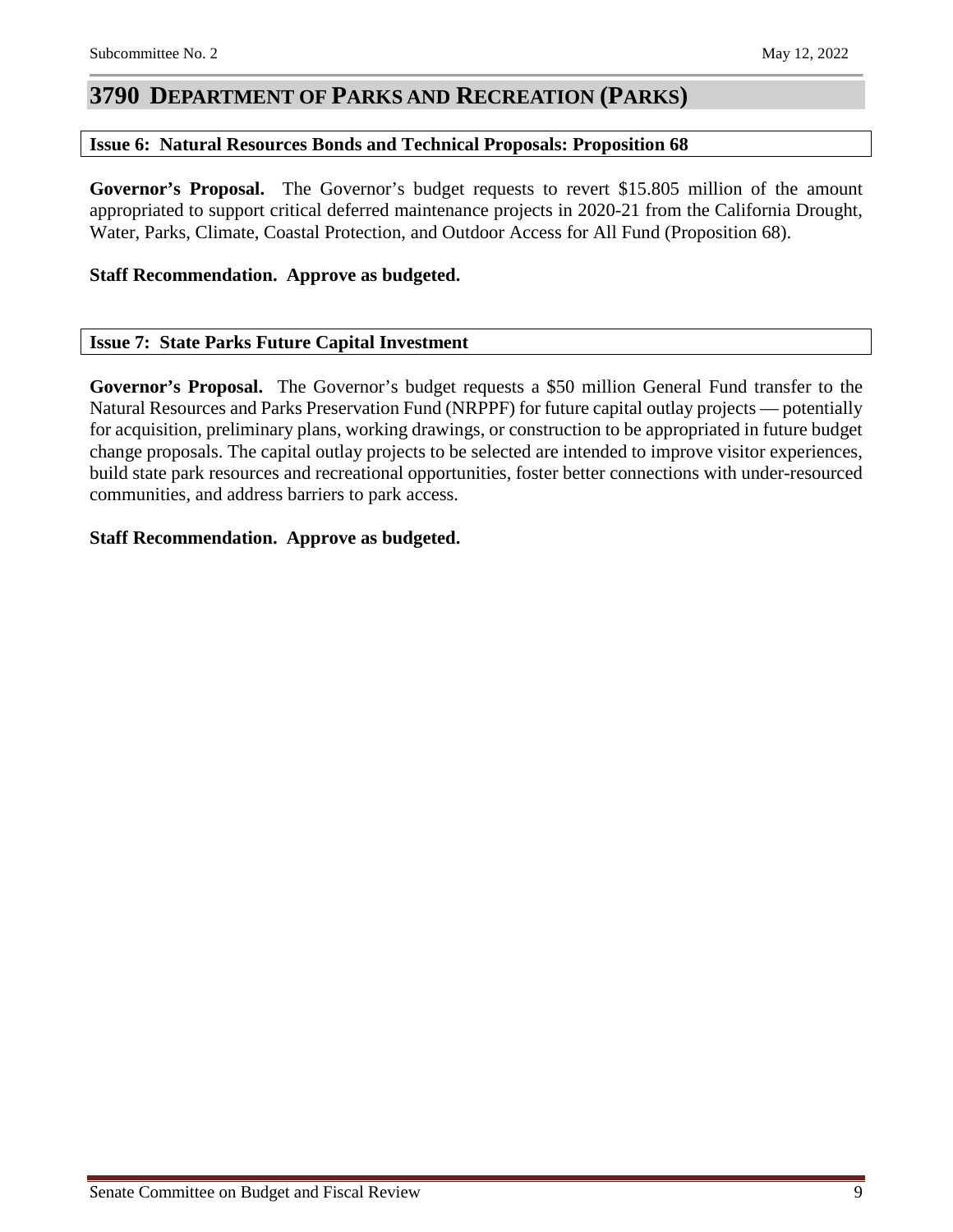## <span id="page-9-2"></span><span id="page-9-1"></span><span id="page-9-0"></span>**3540 DEPARTMENT OF FORESTRY AND FIRE PROTECTION (CALFIRE) 3600 DEPARTMENT OF FISH AND WILDLIFE (DFW) 3790 DEPARTMENT OF PARKS AND RECREATION (PARKS)**

<span id="page-9-3"></span>**Issue 8: Peace Officer and Law Enforcement Legislative Requirements — SB 2, SB 16, AB 26, AB 48, and AB 481**

**Governor's Proposal.** The Governor's budget requests \$13.849 million General Fund in 2022-23, \$8.789 million ongoing, 28 positions, and 14 vehicles to comply with peace officer and law enforcement requirements associated with SB 2 (Bradford), Chapter 409, Statutes of 2021, SB 16 (Skinner), Chapter 402, Statutes of 2021, AB 26 (Holden), Chapter 403, Statutes of 2021, AB 48 (Lorena Gonzalez), Chapter 404, Statutes of 2021, and AB 481 (Chiu), Chapter 406, Statutes of 2021. The breakdown for each department's request is as follows:

- CalFire requests \$7.547 million in 2022-23, \$3.565 million ongoing, seven positions, and four vehicles to comply with SB 2, AB 481, and AB 48.
- Parks requests \$3.849 million in 2022-23, \$3.215 million ongoing, 13 positions, and seven vehicles to comply with SB 2 ad SB 16.
- DFW requests \$2.035 million in 2022-23, \$1.591 million ongoing, six positions, and three vehicles to comply with SB 2, SB 16, and AB 26

**Staff Comment.** This BCP includes several departments, including California Office of Emergency Services (Cal OES). The Cal OES portion of this proposal will be addressed in Subcommittee 5.

**Staff Recommendation. Approve components of BCP that pertain to CalFire, DFW, and Parks.**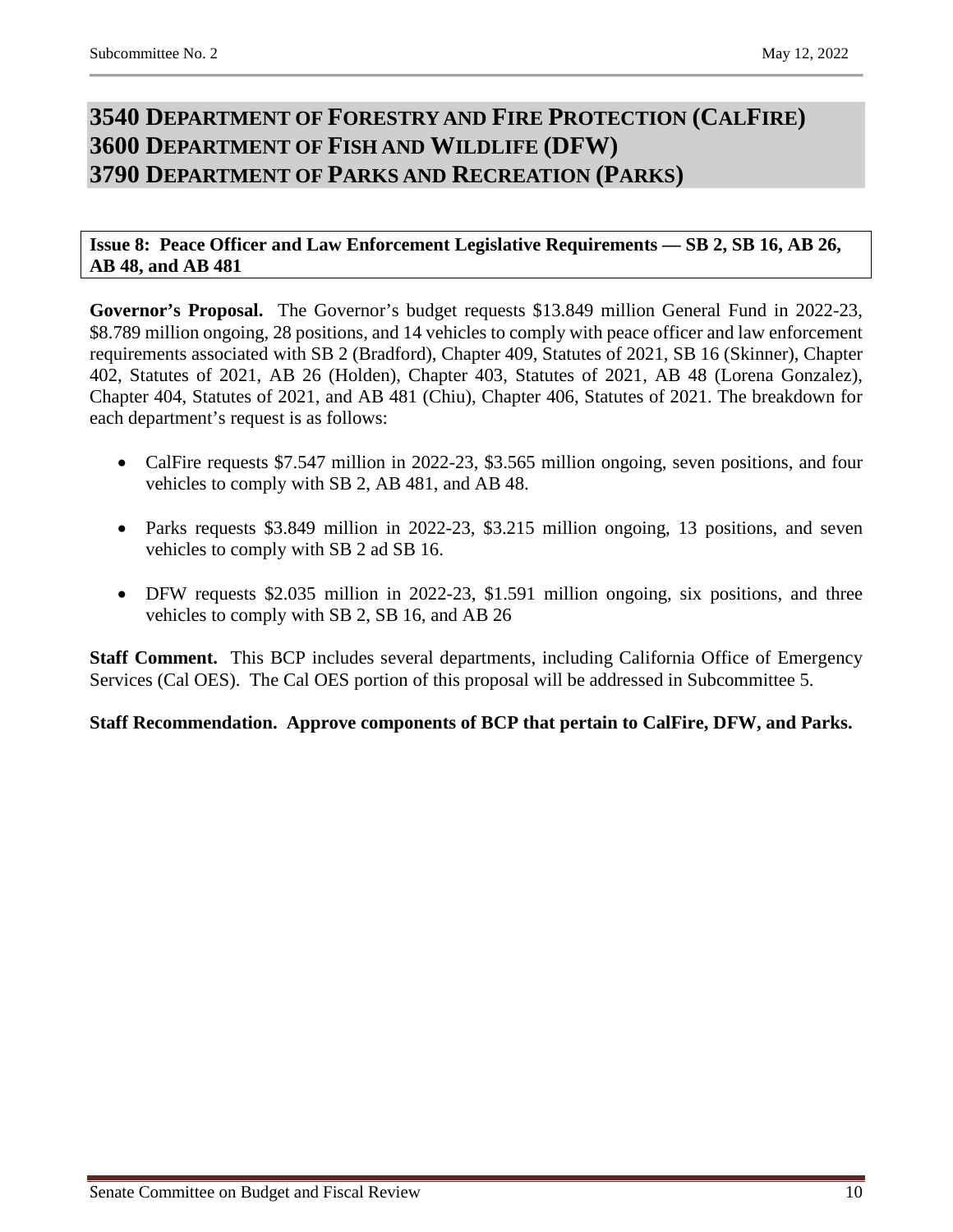## <span id="page-10-1"></span><span id="page-10-0"></span>**3900 CALIFORNIA AIR RESOURCE BOARD (CARB) 3980 OFFICE OF ENVIRONMENTAL HEALTH HAZARD ASSESSMENT (OEHHA)**

#### <span id="page-10-2"></span>**Issue 9: Racial Equity Proposals**

**Governor's Proposal.** The Governor's budget requests the following:

**BCP: CARB: Operationalizing Racial Equity within CARB Programs, Plans, and Practices.** \$1.847 million Air Pollution Control Fund (APCF), four permanent positions in 2022-23, and \$1.843 million APCF ongoing to advance racial equity efforts, with an initial focus on research, incentive programs, regulations, air quality planning, and climate change.

**BCP: OEHHA: Advancing Racial Equity and Environmental Justice in OEHHA's Scientific Activities.** requests \$565,000 General Fund and two positions (including \$90,000 in contracts) in 2022- 23 and ongoing to create a new racial equity and environmental justice (REEJ) program. The program would formulate strategies and policies for advancing racial equity and environmental justice in OEHHA's scientific activities, including in the methods to assess the cumulative health risks that communities face from exposures to numerous pollutants from multiple sources.

**Staff Comment.** CalEPA and CARB have multiple programs and organizations within the agency to address racial equity issues. It is questionable whether creating additional, stand alone offices and programs is the most effective way of integrating racial equity into the work of CalEPA organizations. Perhaps the Administration can come back next year with a more holistic approach that weaves racial equity issues into existing programs, actions, and organizations.

#### **Staff Recommendation. Reject.**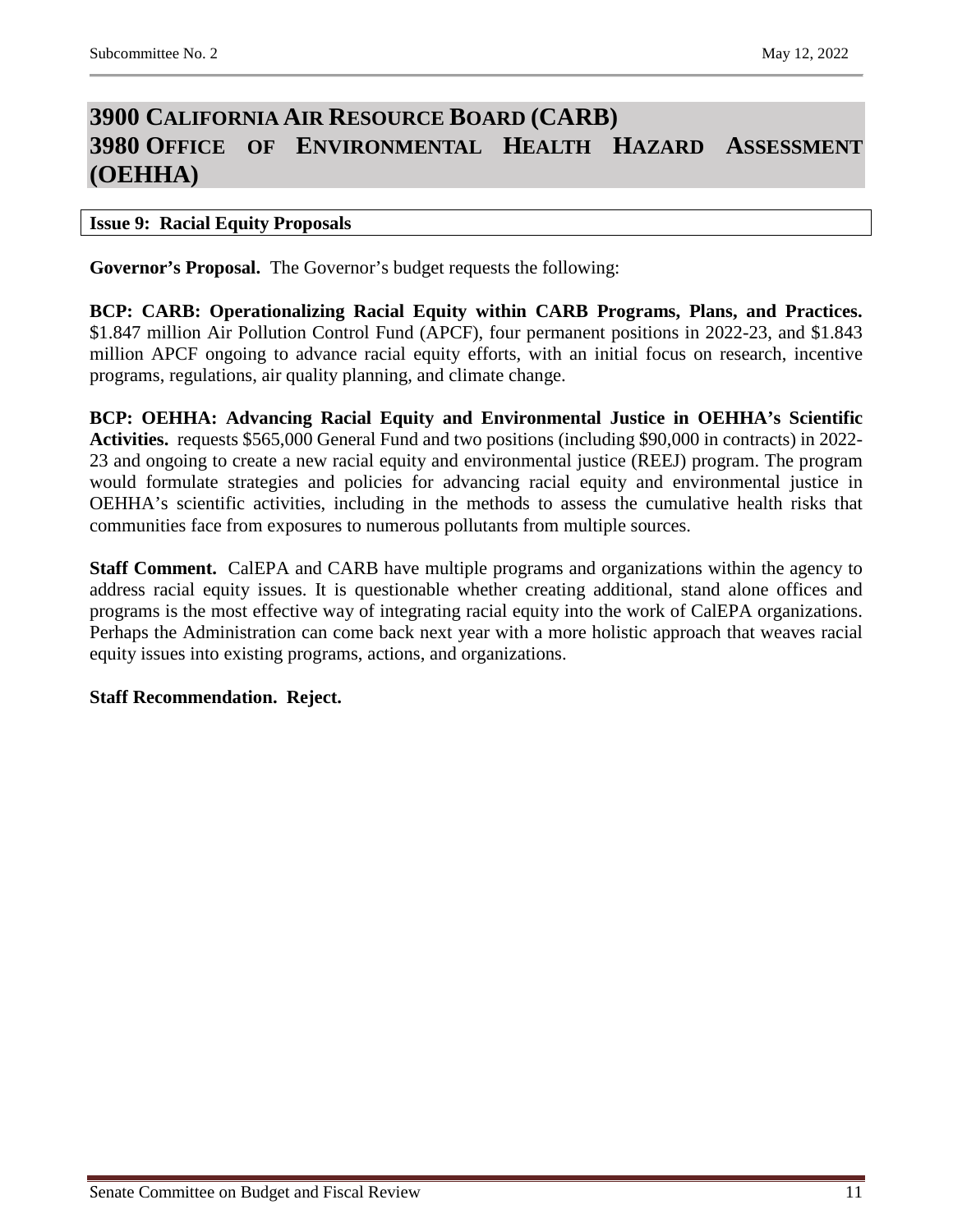## <span id="page-11-0"></span>**3960 DEPARTMENT OF TOXIC SUBSTANCES CONTROL (DTSC)**

#### <span id="page-11-1"></span>**Issue 10: Implementation of Mercury Thermostat Collection Act of 2021 (AB 707) (BCP & TBL)**

**Governor's Proposal.** The Governor's budget requests two permanent positions and \$281,000 from the Mercury Thermostat Collection Program Fund in 2022-23 and \$279,000 in 2023-24 and annually thereafter through 2029-30 to fully implement the Mercury Thermostat Collection Act of 2021 (MTCA2021) pursuant to AB 707 (Quirk), Chapter 703, Statutes of 2021.

Trailer bill language is proposed to extend specified timelines from March to September annually to align with the budget process, allows DTSC to be reimbursed for implementation costs occurring before July 1, 2022, aligns funding amounts with those authorized by the Legislature through the budget process subject to the funding \$400,000 cap, and extends the sunset of the statute to allow the program to wind down before repealing the code section.

**Background.** AB 707 requires manufacturers to pay up to \$400,000 annually into the Mercury Thermostat Collection Program Fund until 2028. Payments from manufacturers cannot exceed DTSC's actual and reasonable regulatory costs to administer, implement, and enforce MTCA2021. The resources will fund the initial rollout of MTCA2021, as well as ongoing implementation and enforcement activities. AB 707 will repeal MTCA2021 on January 1, 2030.

#### **Staff Recommendation. Approve as budgeted.**

#### <span id="page-11-2"></span>**Issue 11: DTSC Governance and Fiscal Reform Proposals**

**Governor's Proposal.** For purposes of implementing DTSC governance and fiscal reform that was approved last year, the Governor's budget proposes the following:

**BCP: Administrative Support for Core Programs**. 37.6 permanent positions and \$5.6 million ((\$1.9 million Hazardous Waste Control Account (HWCA) and \$3.7 million Toxic Substances Control Account (TSCA)) in 2022-23 and \$5.6 million (\$1.8 million HWCA, \$3.7 million TSCA) annually thereafter to support the core program expansions. More specifically, this request justifies the support services needed to implement the core program expansions in the following 2022-23 BCPs to implement the 2021 Governance and Fiscal Reform.

**BCP: Cleanup in Vulnerable Communities Initiative**. 73.5 permanent positions and \$12.9 million TSCA in 2022-23 and 79.5 permanent positions and \$13.9 million TSCA in 2023-24 and annually thereafter to implement the Cleanup in Vulnerable Communities Initiative.

**BCP: Criminal Enforcement Increase in Vulnerable Communities**. 14 permanent positions and \$2.3 million HWCA in 2022-23 and annually thereafter. The 14 positions will provide support for mission critical work performed by the Office of Criminal Investigations (OCI). These resources will support DTSC's mission-critical work addressing the most serious environmental violations by increasing criminal enforcement in the most disproportionately impacted vulnerable communities.

**BCP: Enhancing Environmental Protection in Vulnerable Communities through Compliance**. 16 permanent positions and \$2.9 million HWCA in 2022-23 and annually thereafter to improve the quality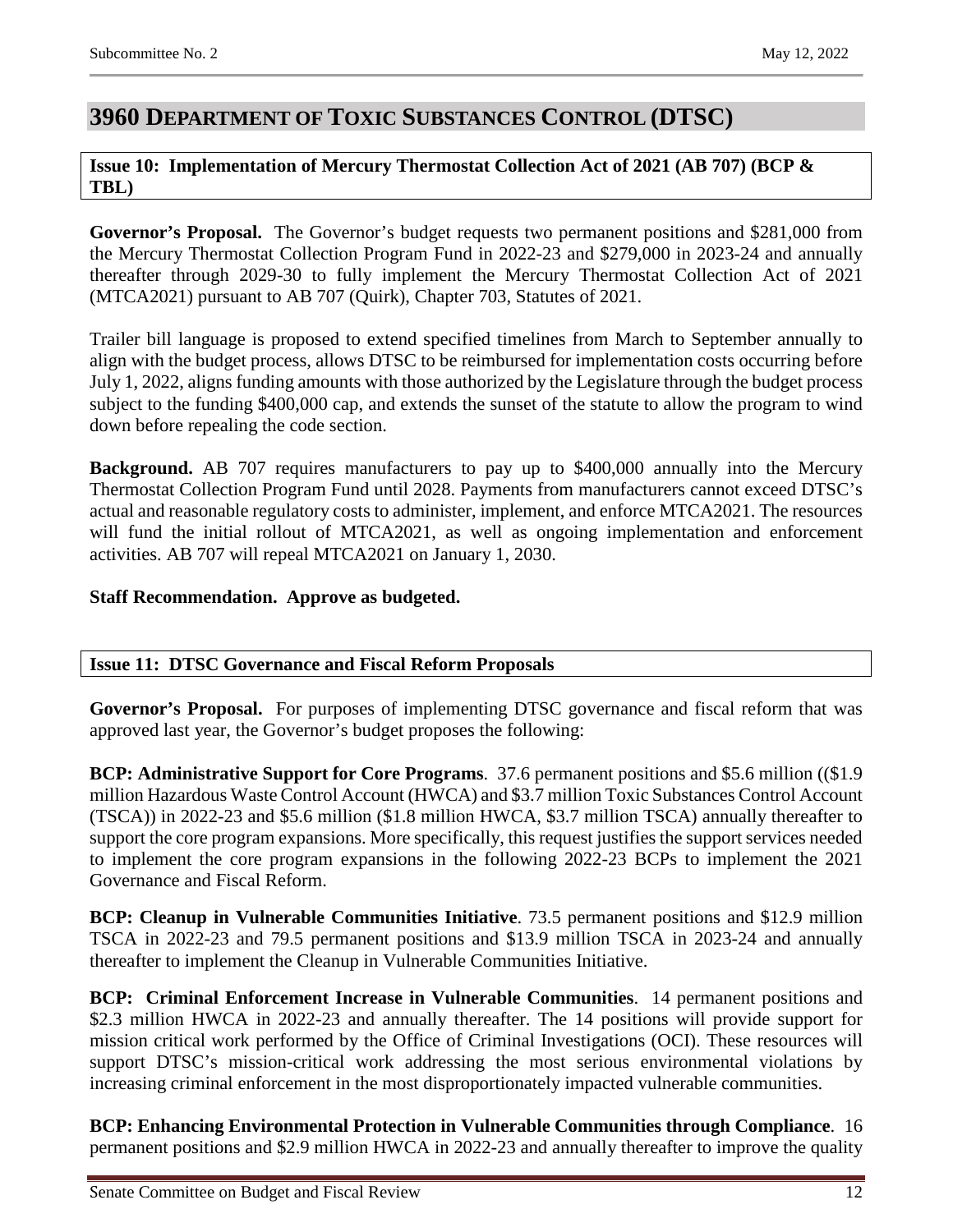of hazardous waste generator inspections in disadvantaged communities and to educate regulated businesses and Certified Unified Program Agencies (CUPAs) on compliance with hazardous waste control laws as required by Health and Safety Code Section 25142.5. The resources are to help follow through on DTSC's commitment to communities, regulated entities, and the US EPA that DTSC provide delegated local agencies the technical support necessary to effectively implement the hazardous waste generator program. The hazardous waste generator program is integral to effective inspection and enforcement, compliance with regulations and statutes, and protection of all communities, especially the most disadvantaged communities.

**BCP: Hazardous Waste Classification**. Eight permanent positions and \$1.5 million HWCA in 2022- 23 and ongoing to evaluate the existing California hazardous waste criteria, recommend modifications to those criteria, assist in the adoption of any approved recommendations, and provide waste classification determination and recycling exclusion interpretations and technical support.

**BCP: Hazardous Waste Management Plan**. Seven permanent positions and \$1.2 million HWCA in 2022-23 and ongoing to fully implement the Hazardous Waste Management Plan. SB 158 (Committee on Budget and Fiscal Review), Chapter 73, Statutes of 2021, requires DTSC to prepare a report by March 1, 2023, and every three years thereafter, that includes an analysis of available data related to hazardous waste that includes specified components. SB 158 also requires DTSC to establish and maintain a state Hazardous Waste Management Plan based on reports to be approved by the Board of Environmental Safety every three years. This plan requires an analysis of hazardous waste generation and site assessments of hazardous waste facilities.

**BCP: Increase Frequency of Transporter Inspections**. Eight permanent positions and \$1.3 million HWCA in 2022-23 and annually thereafter. This request provides inspection and enforcement resources for the hazardous waste transportation industry to verify compliance with Hazardous Waste Control Laws (HWCLs). These resources are essential to support the Governor's vision of a California for All, where disadvantaged communities are protected from the impacts of multiple sources of pollution. These resources are also crucial to ensuring transporters of hazardous waste comply with HWCLs, from the point of generation to disposal. Finally, transporter inspections are crucial for accomplishing DTSC's mission to protect California's people, communities, and environment from toxic substances.

**BCP: Legal Resources Augmentation for Support of Core Programs**. 24 permanent positions and \$6.8 million (\$2.1 million HWCA, \$4.7 million TSCA) in 2022-23 and \$7.3 million (\$2.6 million HWCA, \$4.7 million TSCA) annually thereafter to properly resource the management, operations, and litigation functions of DTSC's Office of Legal Counsel to allow focus on enforcing hazardous waste control laws, holding polluters accountable for contamination, and compelling manufacturers to make safer consumer products.

**BCP: Modernizing Information Technology (IT) Infrastructure**. 24 permanent positions and \$6.1 million (various special funds) in 2022-23 and annually thereafter to (1) address the gaps between workload and current Office of Environmental Information Management information technology (IT) staffing levels and technology costs (2) support the core program expansions that are part of the implementation of the 2021 Governance and Fiscal Reform. These resources will provide support for DTSC's mission critical work to address high risk legacy systems, adequately manage data, and take necessary steps to modernize DTSC's technology infrastructure. Specifically, this request includes \$1.8 million annually for the increased cost of modernizing DTSC's infrastructure, business solutions, and IT services, including professional services for strategic planning, IT specialized training, and departmental IT literacy training. Funding for this request was included in the new fee structure enacted in SB 158.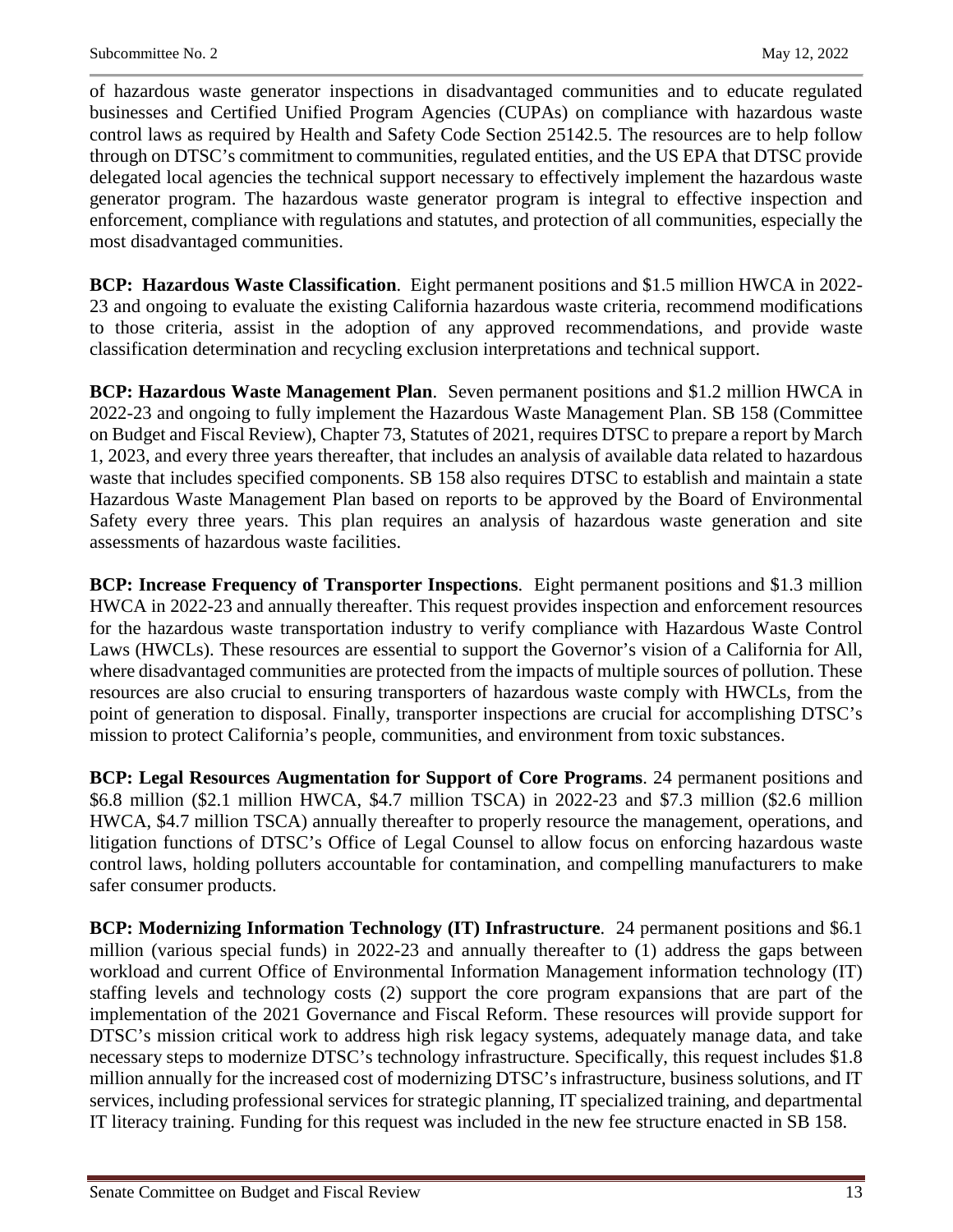**BCP: Office of Environmental Equity**. Nine permanent positions and \$1.3 million (\$281,000 HWCA and \$1 million TSCA) in 2022-23, and \$1.3 million (\$279,000 HWCA, \$1.0 million TSCA) annually thereafter to provide the resources necessary for the Office of Environmental Equity to support core program expansions included in other BCPs.

**BCP: Review of Lead Agency California Environmental Quality Act (CEQA) Documents**. Two permanent positions and \$306,000 HWCA in 2022-23 and \$304,000 in 2023-24 and annually thereafter to meet its legal obligations under CEQA, which requires that DTSC, as a Responsible Agency, review and provide comments on CEQA documents.

**BCP: Safer Consumer Products Program Full Implementation**. 37 permanent positions and \$7.2 million TSCA in 2022-23 and ongoing to provide the resources needed to fully implement the Safer Consumer Products Program. This request also includes \$246,000 for contracts. This proposal would increase DTSC's capacity to identify product- chemical combinations for regulation under the regulatory framework, perform rulemaking tasks, review Alternatives Analyses, and provide technical support to regulated manufacturers for Alternatives Analysis development.

#### **Staff Recommendation. Approve as budgeted.**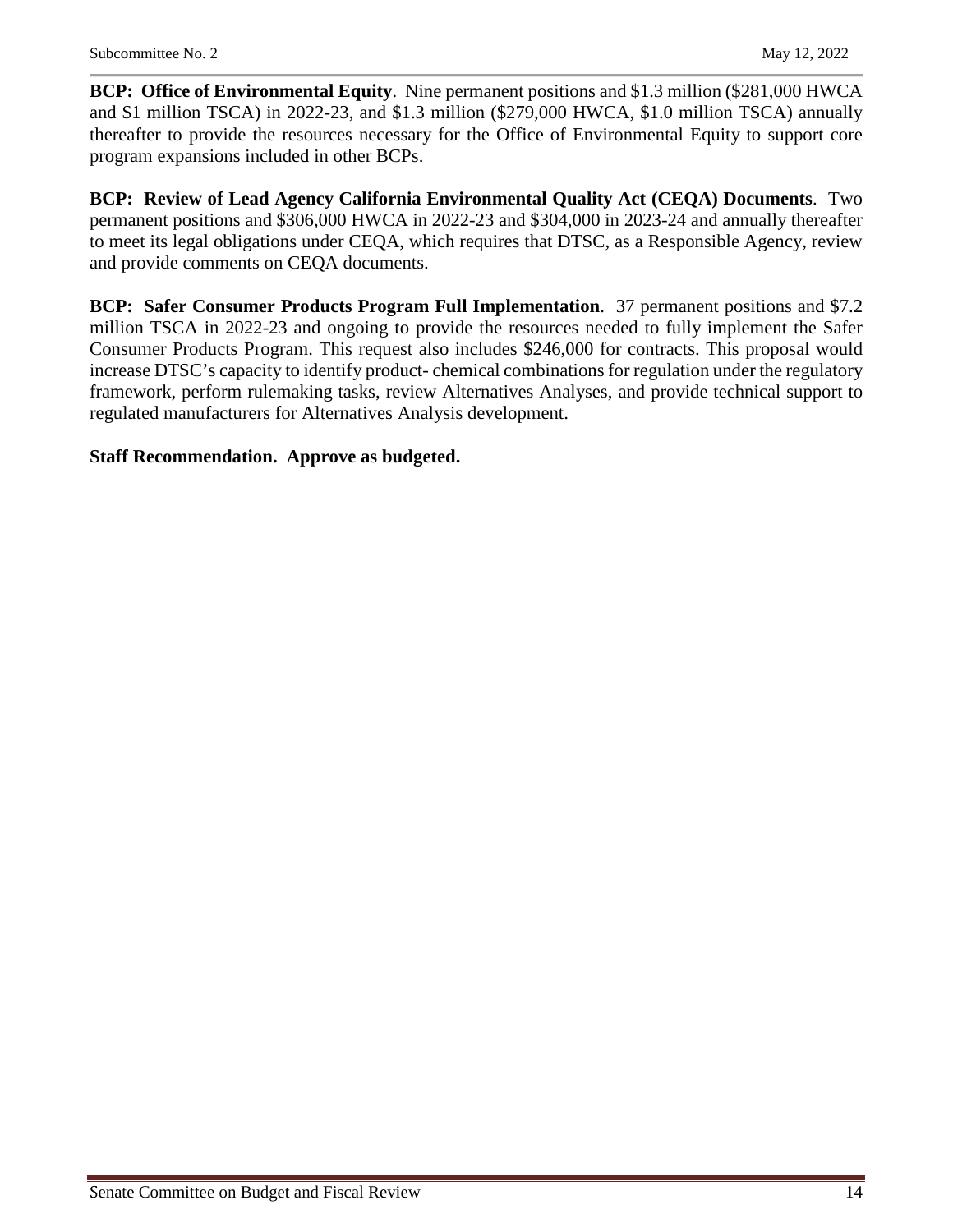## <span id="page-14-0"></span>**3970 DEPARTMENT OF RESOURCES RECYCLING AND RECOVERY (CALRECYCLE)**

#### <span id="page-14-1"></span>**Issue 12: Compostable and Biodegradable Product Labeling Implementation (AB 1201)**

**Governor's Proposal.** The Governor's proposal requests one permanent, full-time Environmental Scientist position, and \$132,000 from the Integrated Waste Management Account (IWMA) to implement AB 1201.

**Staff Recommendation. Approve as budgeted.**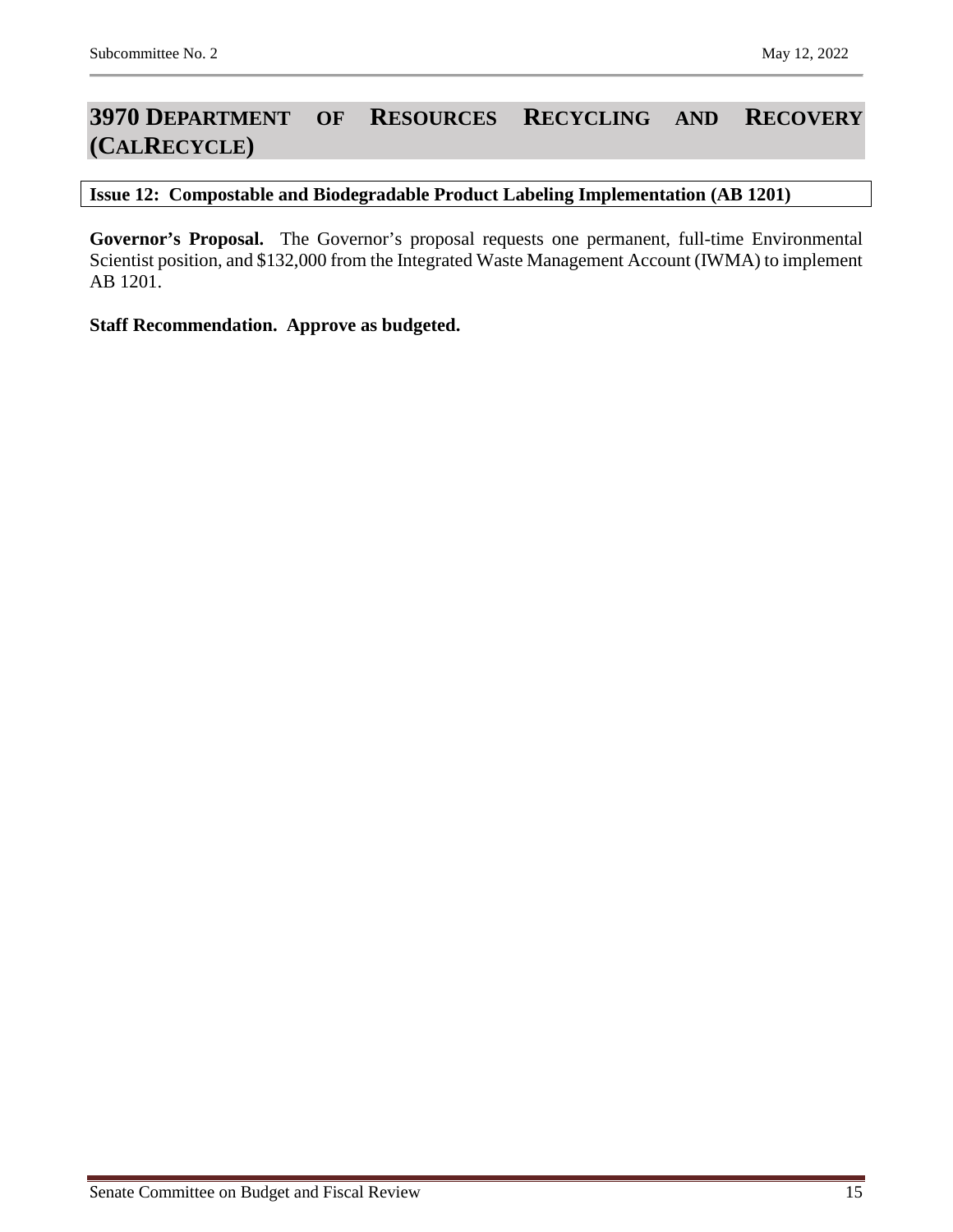## **DISCUSSION**

## <span id="page-15-0"></span>**0650 STRATEGIC GROWTH COUNCIL (SGC)**

<span id="page-15-1"></span>**0650 GOVERNOR'S OFFICE OF PLANNING AND RESEARCH (OPR)**

<span id="page-15-2"></span>**3540 CALIFORNIA DEPARTMENT OF FORESTRY AND FIRE PROTECTION (CALFIRE)**

<span id="page-15-3"></span>**3930 DEPARTMENT OF PESTICIDE REGULATION (DPR)**

<span id="page-15-4"></span>**4265 DEPARTMENT OF PUBLIC HEALTH (DPH)**

<span id="page-15-5"></span>**5180 DEPARTMENT OF SOCIAL SERVICES** 

<span id="page-15-6"></span>**7120 WORKFORCE DEVELOPMENT BOARD**

<span id="page-15-7"></span>**7350 DEPARTMENT OF INDUSTRIAL RELATIONS**

<span id="page-15-8"></span>**8570 DEPARTMENT OF FOOD AND AGRICULTURE (CDFA)**

#### <span id="page-15-9"></span>**Issue 13: Addressing Extreme Heat**

**Governor's Proposal.** The Administration requests the allocation of the \$300 million General Fund Extreme Heat set-aside in 2022-23 and 2023-24 to advance implementation of the Extreme Heat Action Plan and deliver on the Governor's climate and opportunity agenda, consistent with Chapter 258, Statutes of 2021 (Senate Bill 155). This proposal builds on extreme heat adaptation and resiliency programs funded through the 2021-22 Climate Budget and numerous proposals in the Governor's Budget proposal, all of which advance the areas of near-term focus outlined in the Administration's Extreme Heat Action Plan. Specific allocations include:

- \$220 million over two years to support cooling of communities;
- \$43 million to protect vulnerable populations and ecosystems from extreme heat impacts;
- \$20 million to increase understanding of the risks posed by extreme heat and what resources
- are available to keep them safe through a public awareness campaign; and,
- \$17 million to invest in the alignment of the state's response to extreme heat and High Road workforce development, and building California's climate smart workforce through training partnerships, and apprenticeships in jobs and careers that address extreme heat.

The chart below outlines this proposal: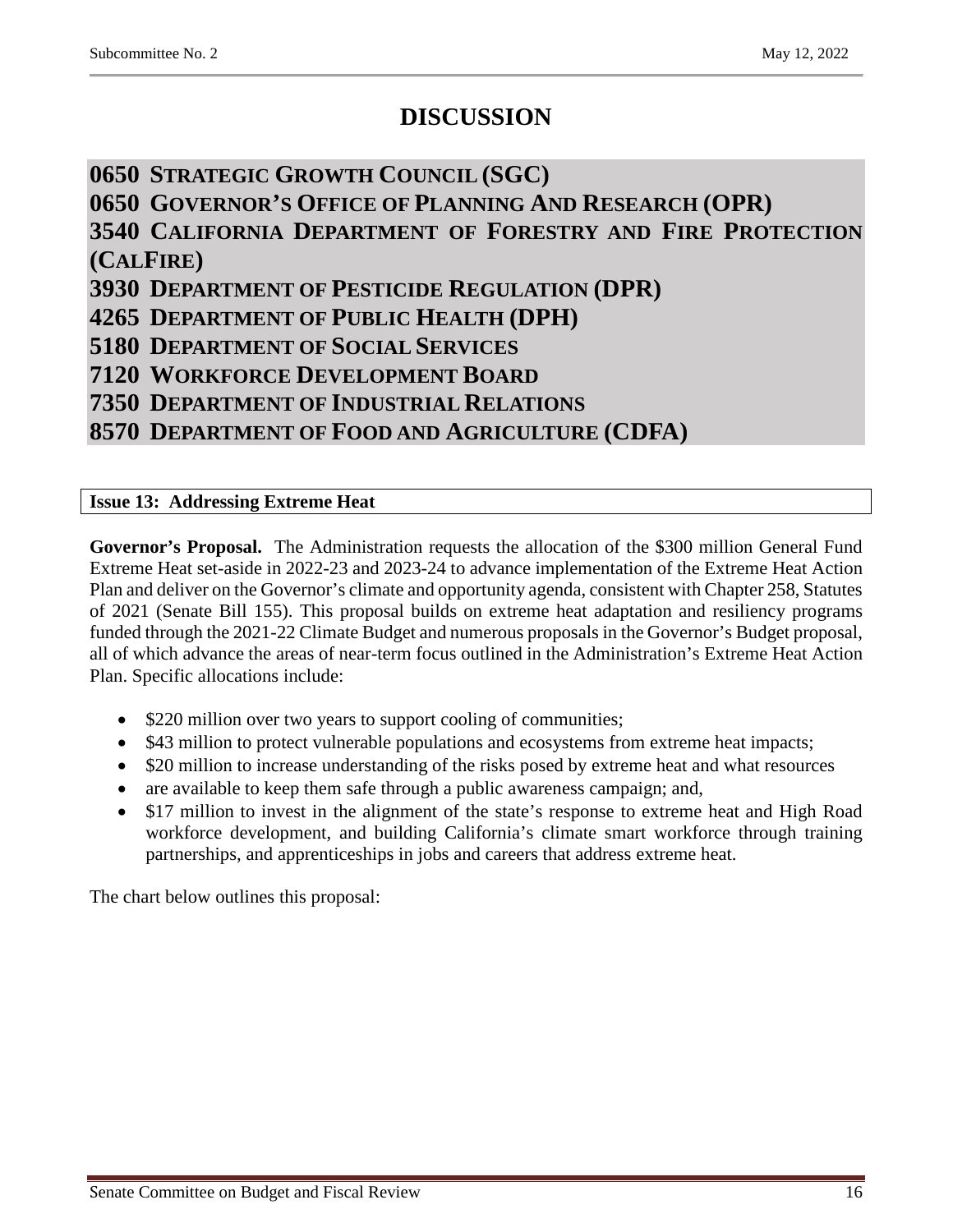Dlaw av

### **Extreme Heat Set-Aside**

(Dollars in millions)

| <b>TIGHT</b> OF<br><b>Framework</b>              | <b>Department</b>                            |                                                                                   | 2022-23 | 2023-24 | Total  |
|--------------------------------------------------|----------------------------------------------|-----------------------------------------------------------------------------------|---------|---------|--------|
| Category                                         |                                              | Program                                                                           |         |         |        |
| Cool<br>Communities                              | <b>Strategic Growth</b><br>Council           | <b>Resilience Centers</b>                                                         | \$85    | \$85    | \$170  |
|                                                  | <b>CAL FIRE</b>                              | Green Schoolyards (Urban Forestry)                                                | \$25    | \$25    | \$50   |
|                                                  | Department of<br><b>Industrial Relations</b> |                                                                                   | \$12.25 | \$12.25 | \$24.5 |
|                                                  | Department of Social<br>Services             | <b>Enhanced Protections for Vulnerable</b><br>Populations                         | \$2.75  | \$5.75  | \$8.5  |
| Protect                                          | Department of Public<br>Health               |                                                                                   | \$3     | \$0     | \$3    |
| Vulnerable<br>Populations and<br>Ecosystems      | Department of<br>Pesticide Regulation        | Integrated Pest Management                                                        | \$1.1   | \$1.6   | \$2.7  |
|                                                  | Department of Food<br>and Agriculture        | <b>Technical Assistance</b>                                                       | \$1.1   | \$1.6   | \$2.7  |
|                                                  |                                              | Animal Mortality Management<br>Program                                            | \$0.6   | \$0.6   | \$1.2  |
|                                                  |                                              | Origin Inspection Program                                                         | \$0.25  | \$0.25  | \$0.5  |
| Increase Public<br>Awareness                     | Office of Planning and<br>Research           | Community-Based Public Awareness<br>Campaign                                      | \$6     | \$14    | \$20   |
| <b>Build a Climate</b><br><b>Smart Workforce</b> | Workforce<br>Development Board               | Extreme Heat High Road Training,<br>Partnerships, and Apprenticeships<br>Programs | \$13    | \$4     | \$17   |
|                                                  |                                              | Total                                                                             | \$150   | \$150   | \$300  |

*Source: Department of Finance*

**Background.** *Temperature Increases and Periods of Extreme Heat.* According to the LAO, a moderate global emissions climate model projects increases in annual average maximum temperatures in California throughout the 21st century compared to historical baseline averages—ranging from an average of roughly 4 degrees Fahrenheit between 2035 to 2064 to roughly 6 degrees Fahrenheit throughout the last 30 years of the century. Inland areas will experience greater increases in average maximum temperatures than coastal regions. We are already beginning to see these changes. With the exception of 2019, the years from 2014 through 2020 experienced the six highest average annual temperatures ever recorded in the state. Moreover, average summer temperatures in California were the hottest on record in 2021, breaking the previous June-through-August record set in 2017.

In addition to higher average temperatures, California also will experience more frequent, intense, and prolonged heatwaves. While this will be true statewide, the changes will be more substantial in certain regions. For example, between 1961 and 1990, Los Angeles and Sacramento Counties each experienced an average of four days of extreme heat per year (defined as days when the maximum temperature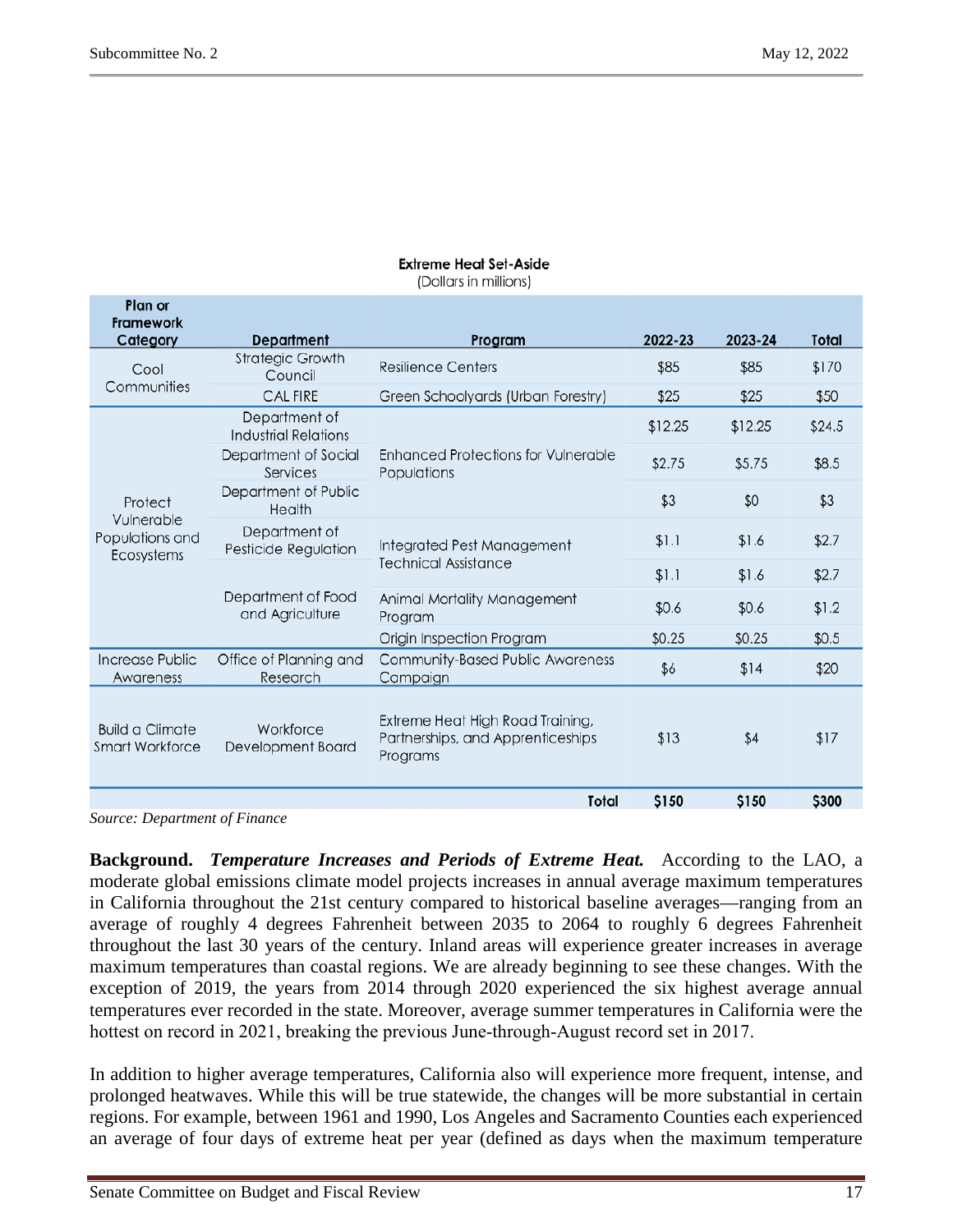exceeded each county's respective 98th percentile historical temperature for a given date). Climate models project that by mid‑century, Los Angeles County will experience an average of nine days of extreme heat per year, growing to 12 days per year by the final decades of the century. In contrast, Sacramento County is projected to experience 20 days per year of extreme heat by mid-century and 28 days annually by the end of the century. These trends will be even more severe in some inland counties. For example, in Fresno County, the historical trends of five days of extreme heat per year are projected to increase to 29 days annually between 2035 and 2064 and 43 days annually between 2070 and 2099. These prolonged periods of heat will have negative impacts on human health—such as by raising the risks of heat stroke and dehydration—as well impair agricultural production and natural habitats.

*Extreme Heat Among Most Significant Factors Impacting Mortality in California.* According to the LAO, temperature–related mortality (including from extreme heat) is projected to be among the most deadly and costly impacts of climate change in certain locations around the globe. Higher temperatures and extreme heat can lead to heat stroke and increase the risk of or exacerbate cardiovascular disease, respiratory disease, kidney failure, and preterm births. Under a moderate climate change scenario which assumes that international practices result in the rate of worldwide GHG emissions slowly declining in the coming decades, somewhat constraining the magnitude of global temperature increases—higher temperatures are projected to cause 9 deaths per 100,000 people in California annually. By comparison, this is roughly equivalent to the 2019 annual mortality rate from automobile accidents in California.

Even though extreme heat will be more frequent and severe in hotter regions of the state, one national study estimates that temperature‑related mortality is actually projected to be higher in cooler regions because they are less prepared for the heat (for example, fewer buildings have air conditioning). Significant differences in the projected number of heat-related deaths also exist within a particular region or city. For instance, urban areas with a large percentage of impervious surfaces and relatively little shade—also known as urban heat islands—tend to be hotter than surrounding areas. As discussed in more detail below, adverse health effects of hotter temperatures will be particularly significant in some locations and for certain populations.

*Increasing Temperatures and Severe Weather Events Threaten State's Fish and Wildlife, Ecosystems, and Native Plants.* According to the LAO, a 2018 state report estimated that under current GHG emissions levels, between 45 percent to 56 percent of the natural vegetation in California will be climatically stressed by 2100. Some of these impacts already are evident. For example, an estimated 172 million trees have died in California's forests since 2010 due to multiple years of low moisture and drought conditions, high temperatures, and resulting bark beetle infestations. These dead trees provided fuel for and likely exacerbated the severe wildfires that have occurred over the past decade, which subsequently negatively impacted those forest habitats and the wildlife they contained.

Warmer temperatures and less water runoff during dry years also impair conditions for fish, aquatic wildlife, and migratory birds that depend on the state's rivers, streams, and wetlands. For example, lower and warmer water levels in the Sacramento River in the summers of 2014 and 2015 resulted in the death of 95 percent of the river's juvenile winter‑run Chinook salmon in those years—practically eliminating two out of three existing cohorts of this endangered species. Similarly poor conditions replicated catastrophic outcomes for this species in the summer of 2021, when state officials estimated just 2 percent of migrating juveniles survived. Significant declines—or potential permanent extinctions—of the state's native fish species represent not just a loss of public trust natural resources, but also impair the state's fishing industry and economy, as well as dispossess some of California's Native American communities of essential elements of their tribal culture.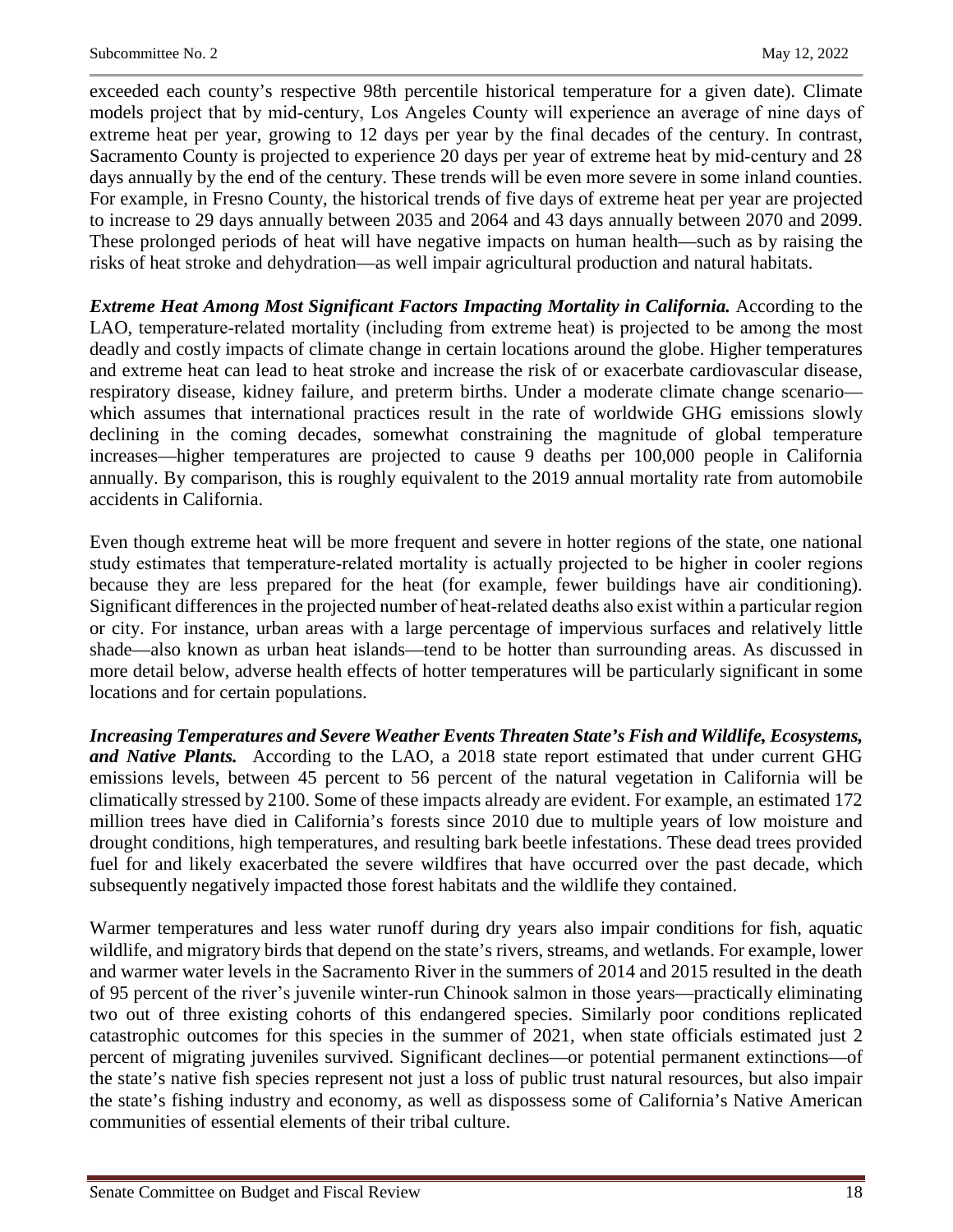*Extreme Heat Action Plan.* In January 2022, CNRA and the Governor's Office of Planning and Research released a draft Extreme Heat Action Plan, which outlines a set of state actions to adapt and build resilience to extreme heat. The draft action plan identifies existing and recommended state actions to address extreme heat, and identifies eight areas of near-term focus:

- Implementing a statewide public health monitoring system to identify heat illness events early, monitor trends, and track illnesses and deaths.
- Cooling schools in heat-vulnerable communities and support for climate-smart planning.
- Accelerating heat readiness and protection of low-income households and expanding tree canopy in communities most impacted by extreme heat.
- Protecting vulnerable populations through increased heat risk-reduction strategies and codes, standards, and regulations.
- Building a climate-smart workforce through training partnerships and apprenticeships in jobs and careers that address extreme heat.
- Increasing public awareness to reduce risks posed by extreme heat.
- Supporting local and regional extreme heat action.
- Protecting natural systems, including fish and wildlife, from the impacts of extreme heat.

Actions in the plan are organized into four tracks  $-$  (1) Build Public Awareness and Notification, (2) Strengthen Community Services and Responses, (3) Increase Resilience of Our Built Environment, and (4) Utilize Nature-Based Solutions.

**LAO Comments.** *Governor's Extreme Heat Package Funds a Variety of Activities…* To address the impacts of extreme heat, the Administration proposes a total of \$300 million General Fund in 2022-23 and 2023-24 for various types of activities across multiple state departments, ranging from direct interventions to provide heat relief—such as resilience centers, greening of schoolyards, and support of heat mitigation strategies at residential and child care facilities—to education and outreach activities for vulnerable populations and workplaces. In addition, the package includes proposals to help mitigate the impacts of extreme heat in pest and livestock management, as well as to support workforce development in industries that help address extreme heat issues.

*…However, It Is Unclear Whether Package Is Driven by a Cohesive Strategy.* While some of these individual activities may have merit, it is unclear whether (1) these proposals address the most important concerns associated with extreme heat and (2) this combination of proposals is the most strategic way to address such priorities. This package is intended to align with the Administration's recently finalized Extreme Heat Action Plan, which does include several goals, but how effectively the proposed package of activities would meet those goals is unclear. In large part, this is because the Administration has not provided a clear strategy and measurable goals—making it difficult to determine whether the proposed package is the best approach to address the most pressing concerns related to extreme heat.

*Legislature Could Consider Increasing Funding for Certain Key Categories of Activities.* Though the package funds a wide range of activities, it is limited in some important areas, such as direct heat reduction interventions and research. The Legislature could consider placing a greater emphasis on these activities.

*Direct Heat Reduction Interventions.* The package includes three components that directly aim to reduce heat in some environments: (1) \$170 million for the Strategic Growth Council to fund community resilience centers that could include new construction and building upgrades for libraries, places of worship, and other community-serving locations to act as cooling centers in extreme heat events; (2) \$50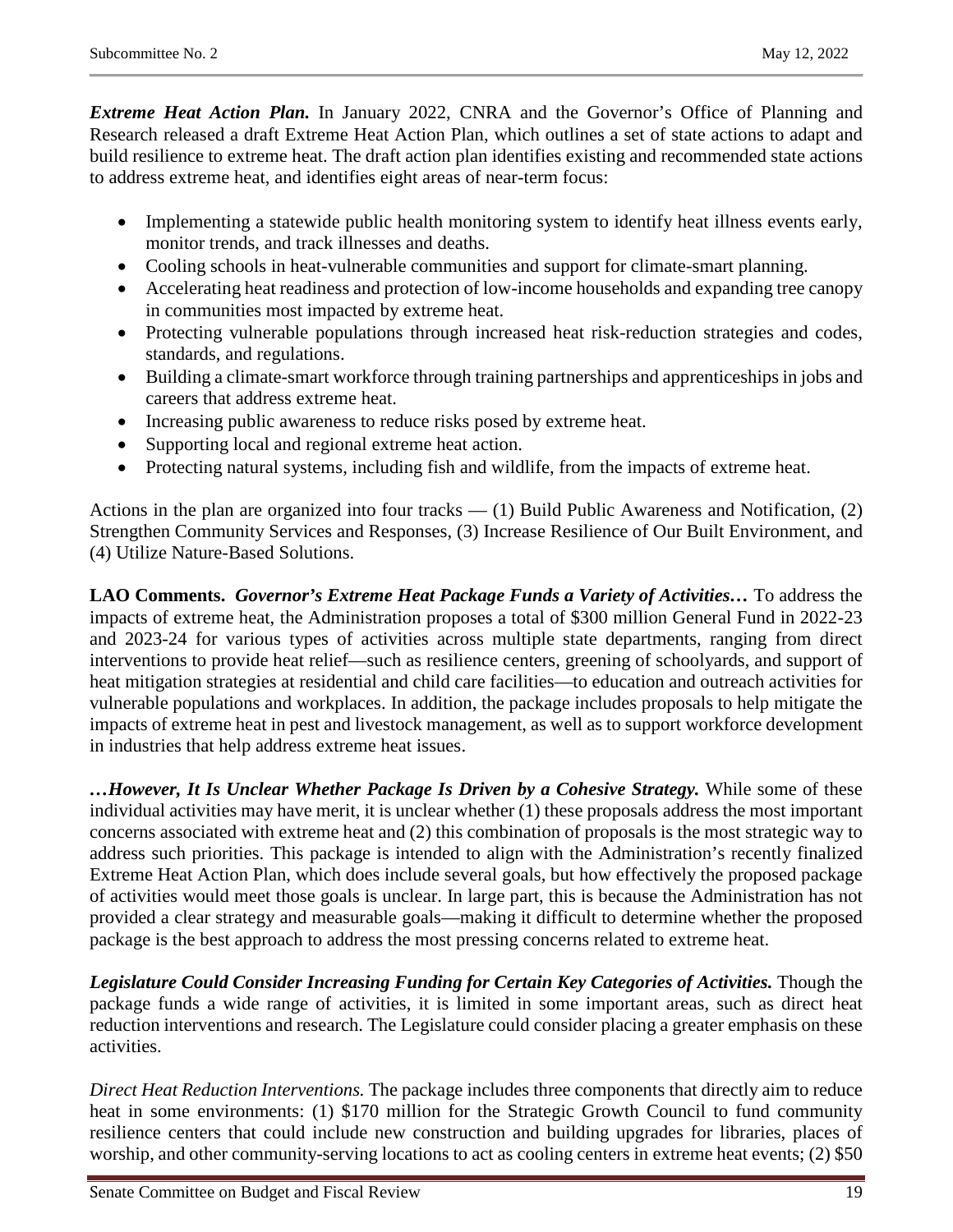million for CalFire to green school campuses and transportation corridors; and (3) \$8.5 million for the California Department of Social Services to support heat mitigation strategies at residential and child care facilities. However, the package does not include other types of building-level interventions, such as air conditioning installations and energy efficiency retrofits in common settings such as private residences and schools, or community infrastructure modifications, such as sheltered bus stops and parks. These types of interventions could provide direct relief from extreme heat, especially for vulnerable populations who may not be able to modify their surroundings without state assistance.

*Research.* The package includes some funding for research, such as \$1.2 million for the California Department of Food and Agriculture to fund pilot projects to assess how to handle unexpected animal mortality due to extreme heat. However, additional funding for research might be warranted, because much uncertainty remains about which policy interventions are the most effective ways to reduce the negative impacts of extreme heat. Further research—including pilot programs and evaluations—could help provide more information, such as which activities are the most cost-effective ways to address extreme heat and which programs are best suited at serving the most vulnerable populations. Given that extreme heat is an ongoing issue, the Legislature could use such information to determine which programs to continue or expand funding for in future budgets.

**Some Activities Might Be More Suited for One-Time Funding.** Some types of activities are more appropriate for one-time funding than others, such as infrastructure projects, pilot programs, as well as research and evaluation, because the benefits of these activities remain after funding ends. For example, through the Greening Schoolyards proposal, students, teachers, and community members could continue benefitting from schoolyards and transportation corridors with more trees and shade well beyond the funding period. In contrast, using one-time funds for limited-term staffing and services might be less effective because they would only provide benefits during the funding period. For instance, the proposed enforcement activities under the Division of Occupational Safety and Health likely would need to be conducted on an ongoing basis in order to be most effective.

*Majority of Package Is Excludable From the State Appropriations Limit (SAL).* Funding for both the Resilience Centers and the Greening Schoolyards proposals (totaling \$220 million) are considered excludable from the SAL, because the administration defines these activities as qualified capital outlay. However, the remainder of the package—\$80 million—would be subject to the limit. Given the SAL will continue to constrain the state's budget options this year, the Legislature could consider shifting more funding to SAL-excluded activities.

*Governor's Budget Also Includes Some Other Extreme Heat-Related Proposals.* In addition to this \$300 million package, the Governor's budget includes a few other proposals related to addressing extreme heat. For example, the administration proposed \$10 million for the California Department of Public Health to collect and analyze real-time data of health impacts of climate change, including extreme heat. As another example, the Governor's clean energy package includes \$622.4 million for a program to directly install energy efficient and electric appliances in low‑ and moderate‑income households, which could include energy efficiency retrofits to potentially help mitigate impacts of extreme heat. LAO also notes that the Legislature approved a climate resilience package in the 2021-22 budget that included an additional \$500 million over three years for extreme heat activities, such as urban greening and forestry programs, community resilience centers, and energy efficiency retrofits. The Legislature will want to consider the funding provided for all relevant heat-related proposals to ensure its approach is strategic, comprehensive, and not duplicative.

*Some Proposals Lack Key Details.* For some components of the package, the LAO is still in the process of gathering information from the administration, such as important details on cost justification,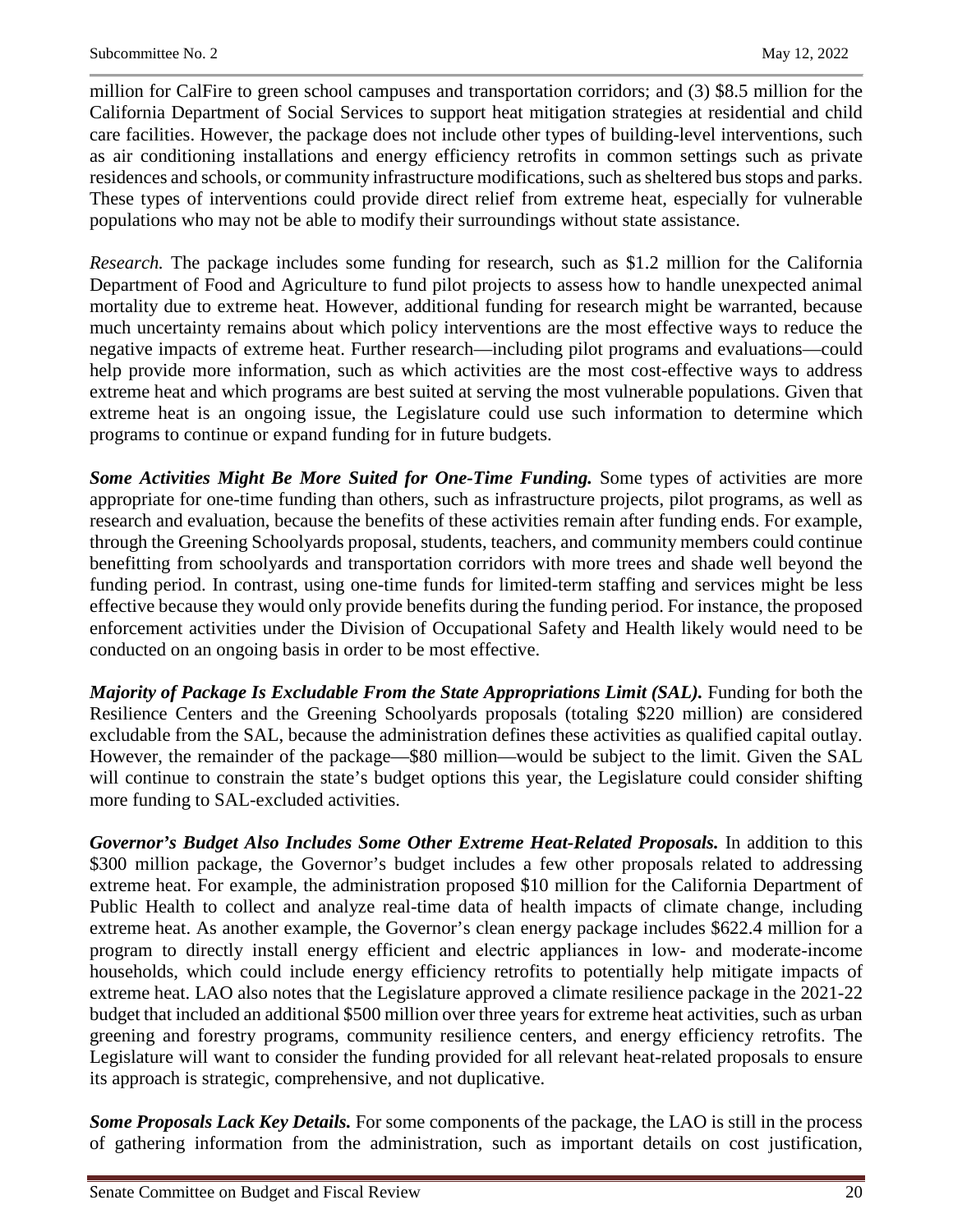workload estimates, rationale, and implementation. For example, in the California Workforce Development Board's Extreme Heat High Road Training, Partnerships, and Apprenticeships Programs proposal, it is unclear which industries will be targeted, what the current and anticipated workforce demand is in such industries, and how these programs will be specifically structured to meet the needs in such industries. Before taking action on these proposals, the Legislature will want the Administration to provide sufficient information to justify the requested funding and ensure that the activities will be implemented in alignment with legislative priorities.

*Package Lacks Accountability and Reporting Measures.* The proposed package currently does not include a plan to report on the outcomes that are achieved with the funding. Not only would reporting keep the administration accountable to meet the intended goals in addressing extreme heat issues and make it possible for the Legislature to conduct its proper oversight functions, it also could help inform the Legislature on future policy and funding decisions regarding extreme heat strategies, including to assess which approaches have been most effective as well as which programs warrant continuation and additional funding.

#### **Staff Recommendation. Hold open.**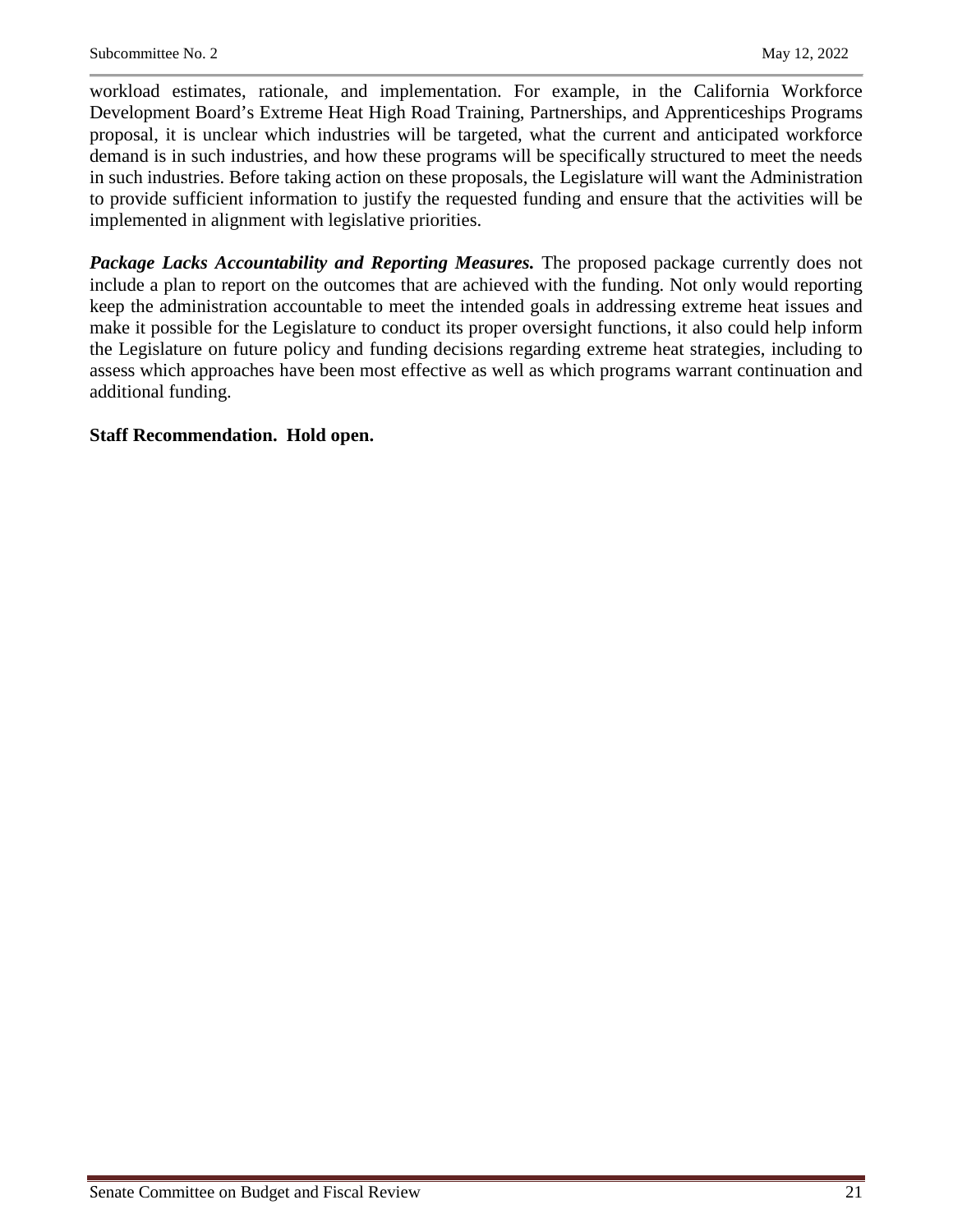<span id="page-21-8"></span><span id="page-21-7"></span><span id="page-21-6"></span><span id="page-21-5"></span><span id="page-21-4"></span><span id="page-21-3"></span><span id="page-21-2"></span><span id="page-21-1"></span><span id="page-21-0"></span>**0540 CALIFORNIA NATURAL RESOURCES AGENCY (CNRA) 3125 CALIFORNIA TAHOE CONSERVANCY 3340 CALIFORNIA CONSERVATION CORPS (CCC) 3480 DEPARTMENT OF CONSERVATION (DOC) 3540 CALIFORNIA DEPARTMENT OF FORESTRY AND FIRE PROTECTION (CALFIRE) 3600 DEPARTMENT OF FISH AND WILDLIFE (DFW) 3640 WILDLIFE CONSERVATION BOARD (WCB) 3810 SANTA MONICA MOUNTAINS CONSERVANCY 3825 SAN GABRIEL AND LOWER LOS ANGELES RIVERS AND MOUNTAINS CONSERVANCY 3835 BALDWIN HILLS CONSERVANCY 3845 SAN DIEGO RIVER CONSERVANCY 3850 COACHELLA VALLEY MOUNTAINS CONSERVANCY 3855 SIERRA NEVADA CONSERVANCY 3875 SACRAMENTO-SAN JOAQUIN DELTA CONSERVANCY (DELTA CONSERVANCY) 3970 CALIFORNIA RESOURCES RECYCLING AND RECOVERY (CALRECYCLE) 8570 DEPARTMENT OF FOOD AND AGRICULTURE (CDFA)**

#### <span id="page-21-16"></span><span id="page-21-15"></span><span id="page-21-14"></span><span id="page-21-13"></span><span id="page-21-12"></span><span id="page-21-11"></span><span id="page-21-10"></span><span id="page-21-9"></span>**Issue 14: Nature-Based Solutions**

**Governor's Proposal.** The Administration requests the allocation of the \$768 million General Fund Nature-Based Solutions set aside in 2022-23 and 2023-24 to support implementation of the 30x30 Pathways and Natural and Working Lands Climate Smart Strategies, and execute on the Governor's nature-based solution agenda as called for in Executive Order N-82-20 consistent with SB 155 (Committee on Budget and Fiscal Review), Chapter 258, Statutes of 2021. Specific allocations include:

- \$378 million to build on the 2021 Budget Act investments in programs that fund statewide naturebased solution implementation.
- \$228 million to support regional implementation of nature-based solutions.
- \$100 million to partner with California Native American tribes and invest in shared nature-based solution implementation priorities.
- \$52 million to expand educational and economic opportunities for California's youth climate leaders through local and tribal conservation corps programs.
- \$10 million to support for additional strategic investments that deliver on specified goals across multiple departments.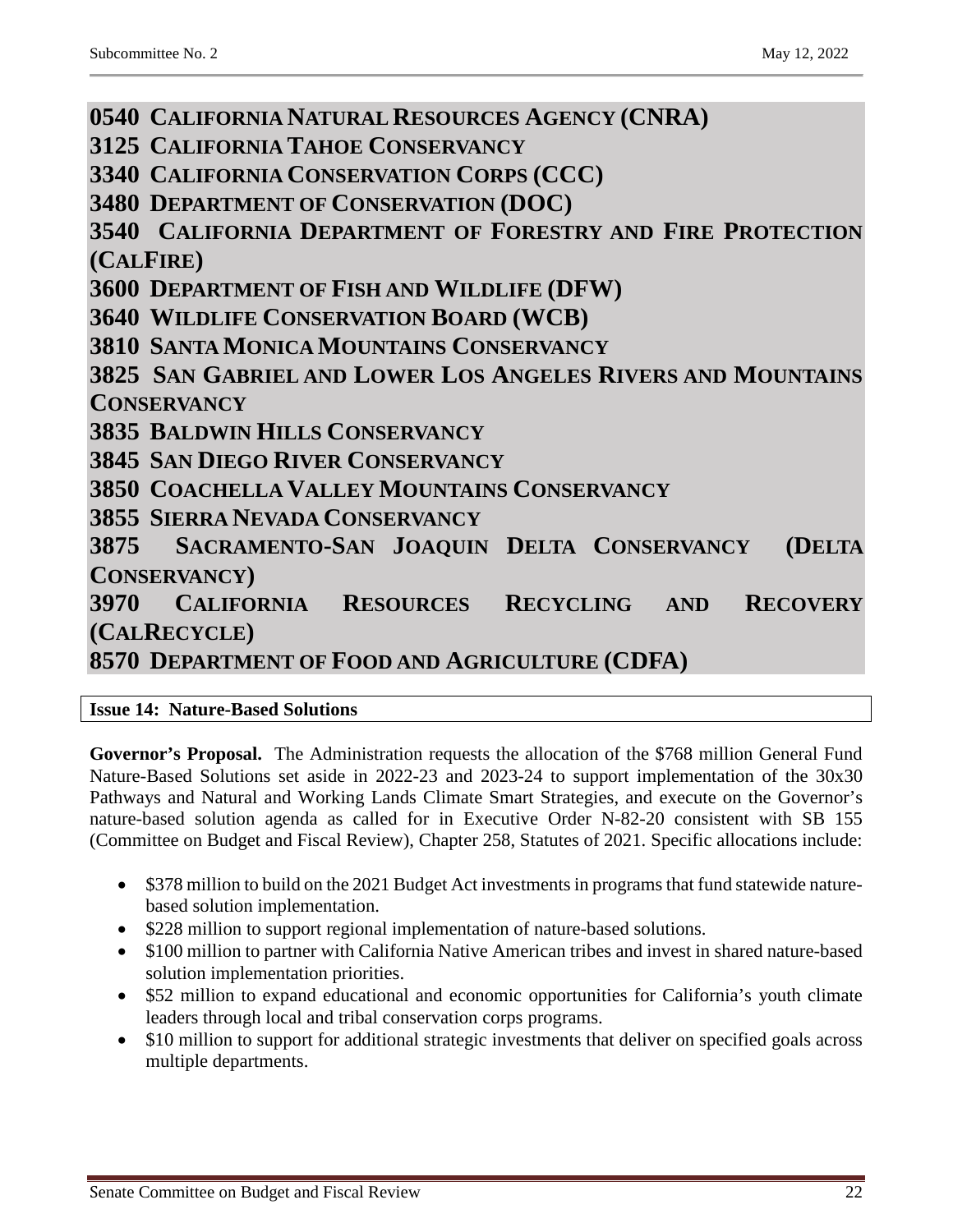#### **Nature-Based Solutions Set-Aside**

 $($$  in millions)

| Investment<br>Category                                                                    | <b>Department</b>                     | Program                                                                            | 2022-23 | 2023-24 | Total |
|-------------------------------------------------------------------------------------------|---------------------------------------|------------------------------------------------------------------------------------|---------|---------|-------|
|                                                                                           |                                       | <b>Forest Conservation Program</b>                                                 |         | 45      |       |
|                                                                                           |                                       | Oak Woodlands Conservation<br>Program<br>California Desert Conservation<br>Program |         |         |       |
|                                                                                           | Wildlife<br><b>Conservation Board</b> | Rangeland, Grazing Land and<br><b>Grassland Protection Program</b>                 | \$200   |         | \$245 |
|                                                                                           |                                       | California Riparian Habitat<br><b>Conservation Program</b>                         |         |         |       |
| Nature-Based<br>Solutions                                                                 |                                       | Natural and Working Lands Climate<br>Adaptation and Resiliency Program             |         |         |       |
| Programs                                                                                  | Department of Fish                    | Nature-Based Solutions Wetlands                                                    | \$54    | \$0     | \$54  |
|                                                                                           | & Wildlife<br>Delta Conservancy       | <b>Restoration Program</b>                                                         | \$36    | \$0     | \$36  |
|                                                                                           | Department of<br>Conservation         | Multibenefit Land Repurposing<br>Program                                           | \$0     | \$20    | \$20  |
|                                                                                           | Department of<br>Food & Agriculture   | <b>Healthy Soils Program</b>                                                       | \$0     | \$10    | \$10  |
|                                                                                           | <b>CALFIRE</b>                        | Wildland Grazing (Wildfire Prevention<br>Grant Program)                            | \$5     | \$5     | \$10  |
|                                                                                           | State<br>Conservancies*               | Support for Nature-Based Solutions                                                 | \$60    | \$60    | \$120 |
|                                                                                           |                                       | <b>Wildlife Corridors</b>                                                          | \$50    | \$0     | \$50  |
| Supporting<br>Regional Action                                                             | Department of Fish<br>& Wildlife      | Natural Community Conservation<br>Program Planning and Land<br>Acquisition         | \$36    | \$0     | \$36  |
|                                                                                           | Department of<br>Conservation         | Climate Smart Land Management<br>Program                                           | \$14    | \$6     | \$20  |
|                                                                                           | Wildlife<br><b>Conservation Board</b> | <b>Resource Conservation Investments</b><br><b>Strategies</b>                      | \$2     | \$3     | \$5   |
| Expanding<br>Educational and<br>Economic<br>Opportunities for<br>Youth Climate<br>Leaders | <b>Conservation Corps</b>             | Local and Tribal Nature-Based<br>Solutions Corps                                   | \$35    | \$17    | \$52  |
| Partnering with<br>California Native<br>American Tribes                                   | <b>Natural Resources</b><br>Agency    | Tribal Nature-Based Solutions Program                                              | \$100   | \$0     | \$100 |
| Additional                                                                                | CalRecycle                            | Compost Permitting Pilot Program                                                   | \$0.5   | \$7     | \$7.5 |
| Strategic<br>Investments                                                                  | <b>Natural Resources</b><br>Agency    | Nature-Based Solutions Partnerships<br>and Improvements                            | \$0.25  | \$1.75  | \$2.0 |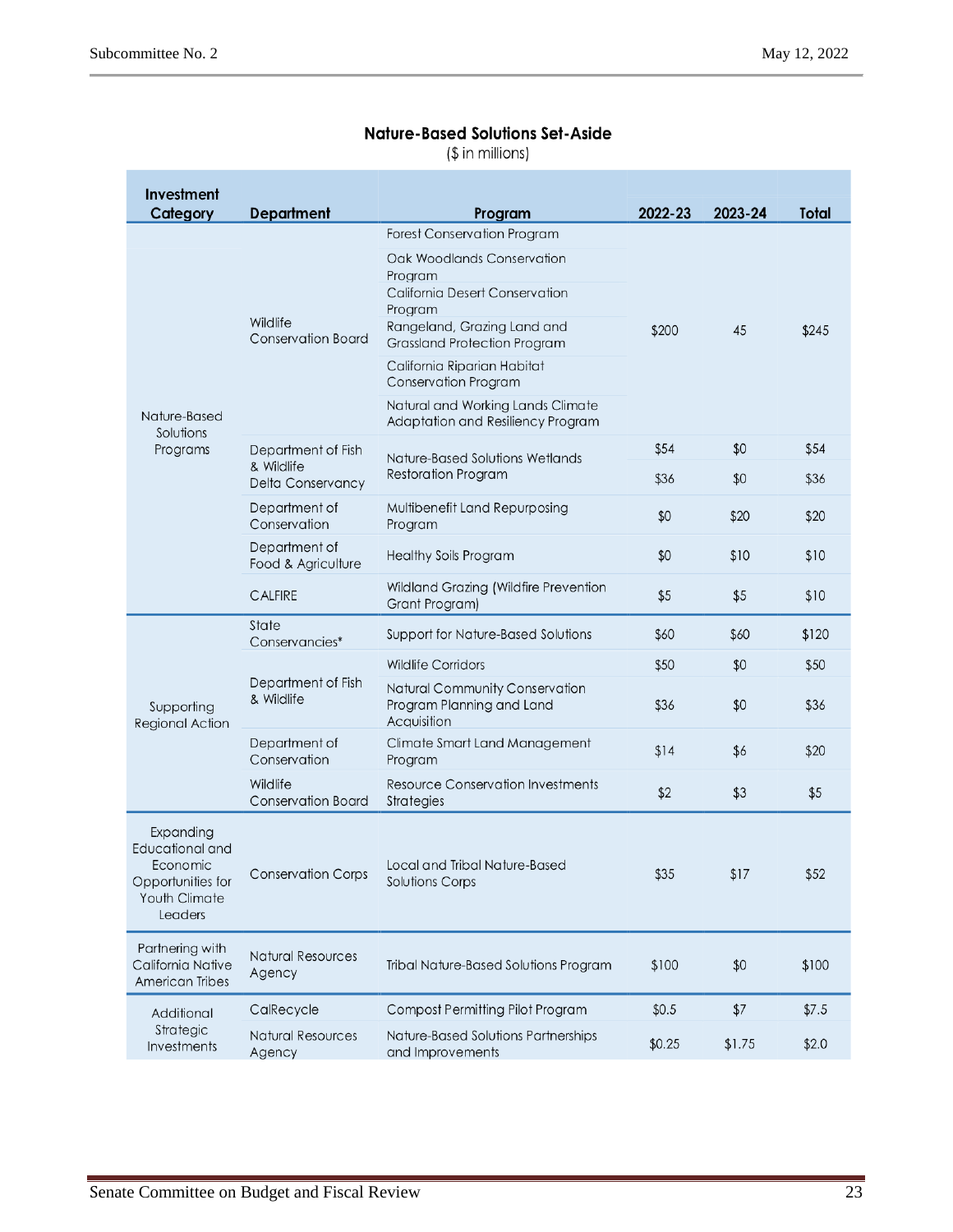| <b>Natural Resources</b><br>Agency                                           | CA Nature Support |         |         | \$0.25 | \$0.25 | \$0.5 |
|------------------------------------------------------------------------------|-------------------|---------|---------|--------|--------|-------|
|                                                                              |                   |         | Total   | \$593  | \$175  | \$768 |
| Sierra Nevada Conservancy                                                    |                   | \$11.1  | \$11.1  | \$22.2 |        |       |
| San Gabriel and Lower Los Angeles<br><b>Rivers and Mountains Conservancy</b> |                   | \$11.1  | \$11.1  | \$22.2 |        |       |
| San Diego River Conservancy                                                  |                   | \$11.1  | \$11.1  | \$22.2 |        |       |
| Sacramento San Joaquin Delta<br>Conservancy                                  |                   | \$5.25  | \$5.25  | \$10.5 |        |       |
| <b>Tahoe Conservancy</b>                                                     |                   | \$5.25  | \$5.25  | \$10.5 |        |       |
| Coachella Valley Mountains<br>Conservancy                                    |                   | \$2.5   | \$2.5   | \$5    |        |       |
| San Joaquin River Conservancy                                                |                   | \$1.3   | \$1.3   | \$2.6  |        |       |
| <b>Baldwin Hills Conservancy</b>                                             |                   | \$1.3   | \$1.3   | \$2.6  |        |       |
|                                                                              | Total             | \$60.00 | \$60.00 | \$120  |        |       |

 *Source: Department of Finance*

The following provides further detail about this proposal:

#### *Building on the 2021 Budget Act investments in programs that support implementation of naturebased solutions, this request includes:*

- \$245 million for WCB to support planning, acquisition, and restoration projects on natural and working lands that deliver on California's climate change and biodiversity goals.
- \$90 million for DFW/Delta Conservancy to accelerate restoration and enhancement of California's inland wetlands. 60 percent of these funds (\$54 million) will be administered by DFW. 40 percent of these funds (\$36 million) will be administered by the Delta Conservancy to create up to 32,000 acres of rice cultivation and managed wetlands on highly organic soils.
- \$20 million for DOC to support continued investments in regional partnerships to repurpose agricultural land to reduce reliance on groundwater while providing community health, economic wellbeing, water supply, habitat, renewable energy, and climate benefits. Following receipt of \$50 million in funding from the 2021-22 Budget Act, the program received 14 applications totaling \$111 million in requested funds.
- \$10 million for CDFA to incentivize the implementation of conservation management that improves soil health, sequesters carbon, and reduces greenhouse gas emissions.
- \$10 million for CalFire to provide additional funding for hazardous fuel reduction projects in and near fire threatened communities. Grazing is an important and proven activity type in the mitigation of hazardous fuel reduction and community wildfire preparedness. This additional funding would allow CalFire to expand grazing fuel reduction opportunities throughout California, and increase the total number of acres treated.

*To support regional implementation of nature-based solutions,* State Conservancies request \$120 million; DOC requests \$20 million; CDFW requests \$86 million; and WCB requests \$5 million onetime General Fund. Resource requests include: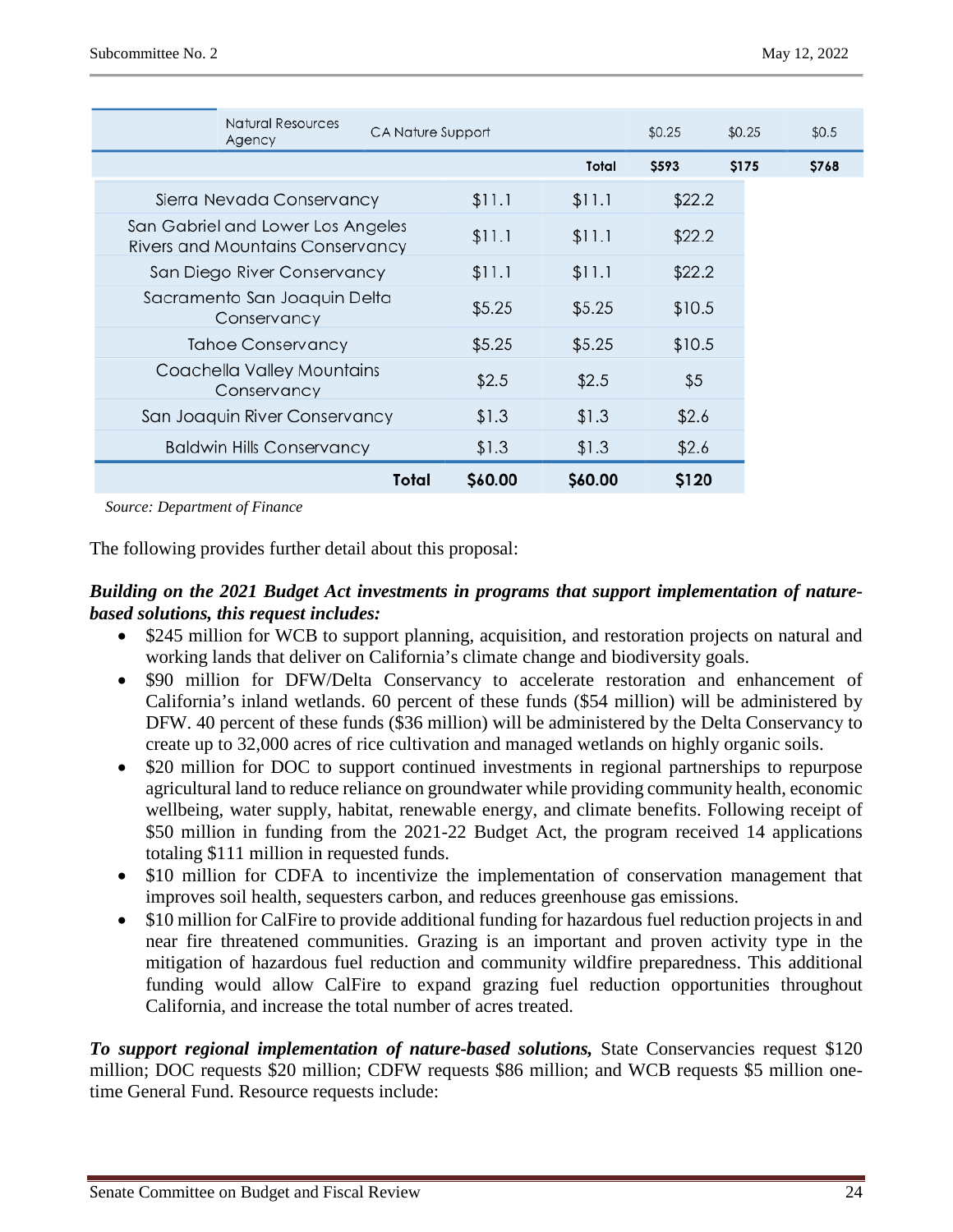- \$120 million for state conservancies to be allocated in a manner consistent with the funding provided in the 2021-22 Budget Act. State Conservancies are uniquely positioned to work with local partners to identify opportunity acquisitions and priority projects that advance implementation of the 30x30 Pathways and Natural and Working Lands Climate Smart Strategies.
- \$20 million for DOC to support land managers in implementing climate smart land management across every region in California through a consolidated capacity and technical assistance program, and pilot partnerships to support planning in in 1-3 regions with significant potential to contribute to California's climate goals through management of natural and working lands.
- \$86 million for DFW to be invested in the Natural Community Conservation Planning (NCCP) Program, to enhance NCCP and Habitat Conservation Planning (HCP) planning, implementation, land acquisition, monitoring, and adaptive management efforts. DFW funding will also support efforts to allow fish and wildlife the freedom to roam in California by accelerating fish and wildlife corridor projects. Up to \$10 million will be available for the Liberty Canyon Wallis Annenberg Wildlife Crossing Project.
- \$5 million for WCB to support public agencies to develop regional conservation planning documents that identify regional conservation priorities and actions that will help vulnerable species by protecting, restoring, creating, and reconnecting their habitats.

*To partner with California Native American tribes* and invest in shared nature-based solution implementation priorities, CNRA requests \$100 million one-time General Fund. The resource request includes funding to establish the Tribal Nature-Based Solutions Program to develop and fund tribal nature-based solution priorities. This program will be supported by a new Tribal Natural Resources Council, which will serve as the advisory board for CNRA tribal funding and policy decisions.

*To expand educational and economic opportunities for California's youth climate leaders,* the California Conservation Corps (CCC) requests \$52 million one-time General Fund. The CCC will develop and implement a long-term workforce development strategy where the California Conservation Corps will provide support and collaborate with all 14 Local Conservation Corps and four soon-to-bedeveloped Tribal Corps crews. The CCC's Nature-Based Solutions programs will provide quality onthe-job training experiences as Corpsmembers work on nature-based solutions projects that deliver on California's climate goals. Corpsmembers will also receive additional training that will include but not be limited to CalNaturalist and other environmental education classes provided by Community Colleges, UC Extension, and non-profit organizations. All Corpsmembers that participate and work on these nature-based solution projects and trainings will receive job and career development support and guidance.

*To support additional strategic investments that deliver on specified goals across multiple departments, this request includes***,** \$7.5 million for CalRecycle to develop a compost permitting pilot program to support nature-based climate solutions and local community efforts to generate more organically derived compost; and \$2.5 million for CNRA in partnership with various agencies to advance several near-term priorities for state action to drive implementation of the Natural and Working Lands Climate Smart Strategy, such as support for efforts to expand the state's nature-based solutions portfolio; exploring opportunities to unlock greater investment in the natural and working lands sector; and funds to engage partners. The resource request includes funding for numerous strategic initiatives to advance the state's nature-based solutions agenda.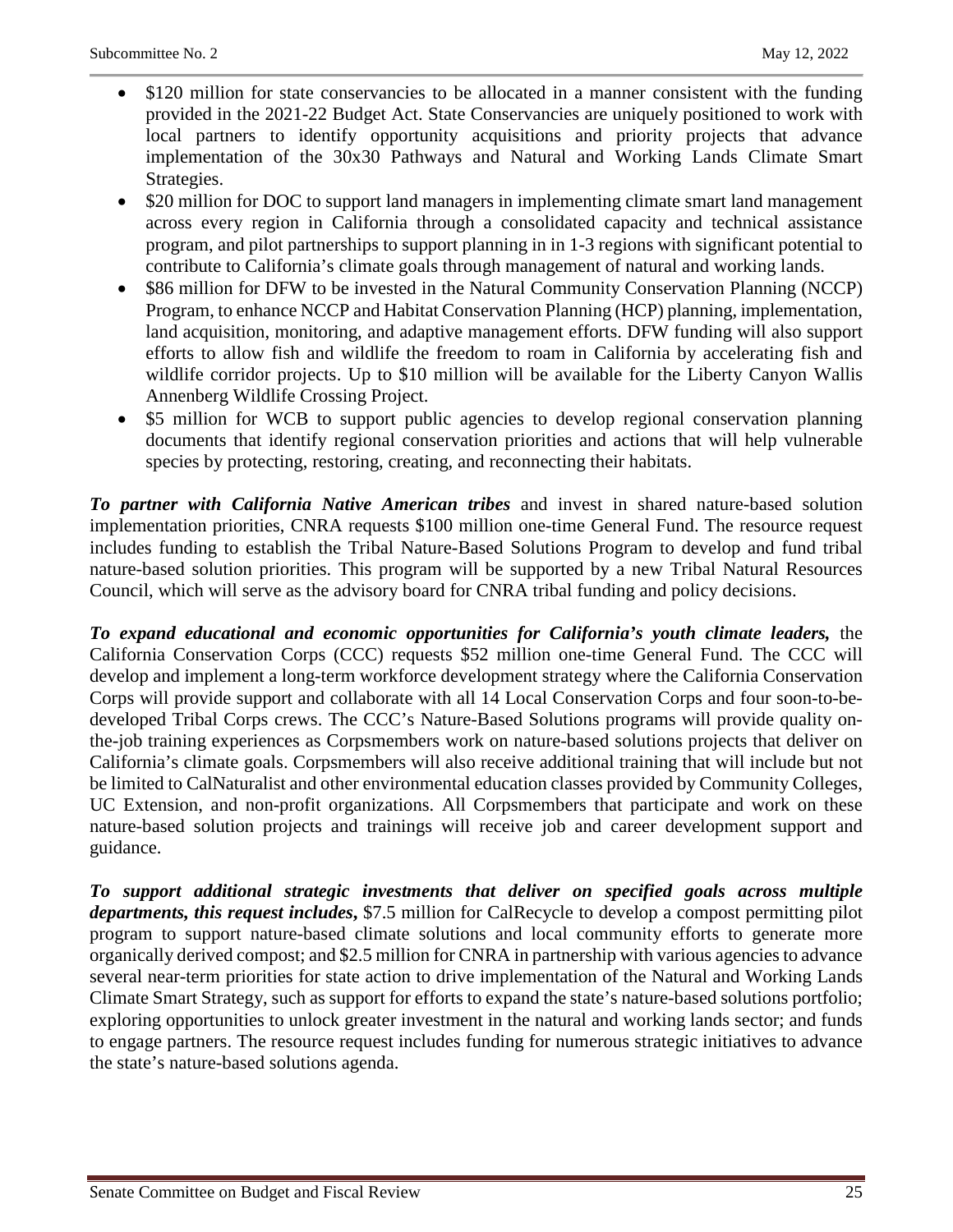**Background.** *Nature-Based Climate Change Solutions.* Nature-based climate change solutions consist of actions to reduce or sequester GHG emissions in natural ecosystems. They can take place in a variety of environments, such as urban, exurban (a semirural region beyond the suburbs where not many houses are built and where rich people often live), rural, and wildlands.

*Natural and Working Landscapes.* Natural and working lands are the foundation of California's naturebased climate change solution sector. Healthy land can sequester and store carbon emissions, limit future carbon emissions into the atmosphere, protect people and nature from the impacts of climate change, and build resilience to future climate risks. Unhealthy lands have the opposite effect — they release more GHGs than they store, increase climate risks to people and nature, and are more vulnerable to future climate change impacts.

*30x30.* In October 2020, the Governor signed the Nature-Based Solutions Executive Order (EO) N-82- 20, emphasizing the role of natural and working lands in the fight against climate change and advancing biodiversity conservation. As part of the EO, the state commits to the goal of conserving 30 percent of lands and coastal waters by 2030. In December 2021, the draft 30x30 strategy was released and does the following:

- Describes the key objectives and core commitments that are a part of California's 30x30 conservation framework.
- Defines conservation for the purpose of the 30x30 initiative and establishes a current baseline of conserved areas.
- Outlines strategic actions necessary to achieve the 30x30 target.
- Introduces CA Nature, a suite of publicly available applications to identify conservation opportunities and track progress.

*2021 Budget Act.* The 2021 Budget Act included \$768 million over two fiscal years (2022-23 and 2023- 24) to support programs and activities that advance multi-benefit and nature-based solutions. The Administration is proposing these funds support implementation of the 30x30 Pathways and Natural and Working Lands Climate Smart Strategies. Based on public input to inform the drafts, the Administration identified five areas of focus in the Governor's proposed 2022-23 budget that:

- Scale support for forest, desert, and oak woodland conservation; wetland and riparian restoration; and rangeland, grazing land and grassland protection through projects that expand equitable access to nature, protect biodiversity, and deliver climate benefits on the state's natural and working lands.
- Catalyze regional action through expanded technical assistance and capacity building.
- Increase workforce development and training opportunities through the California Conservation Corps, local conservation corps, tribal conservation corps, and expanded environmental literacy.
- Partner with California Native American tribes to implement shared nature-based solutions. o SupportadditionalstrategicinvestmentstodriveimplementationoftheNaturaland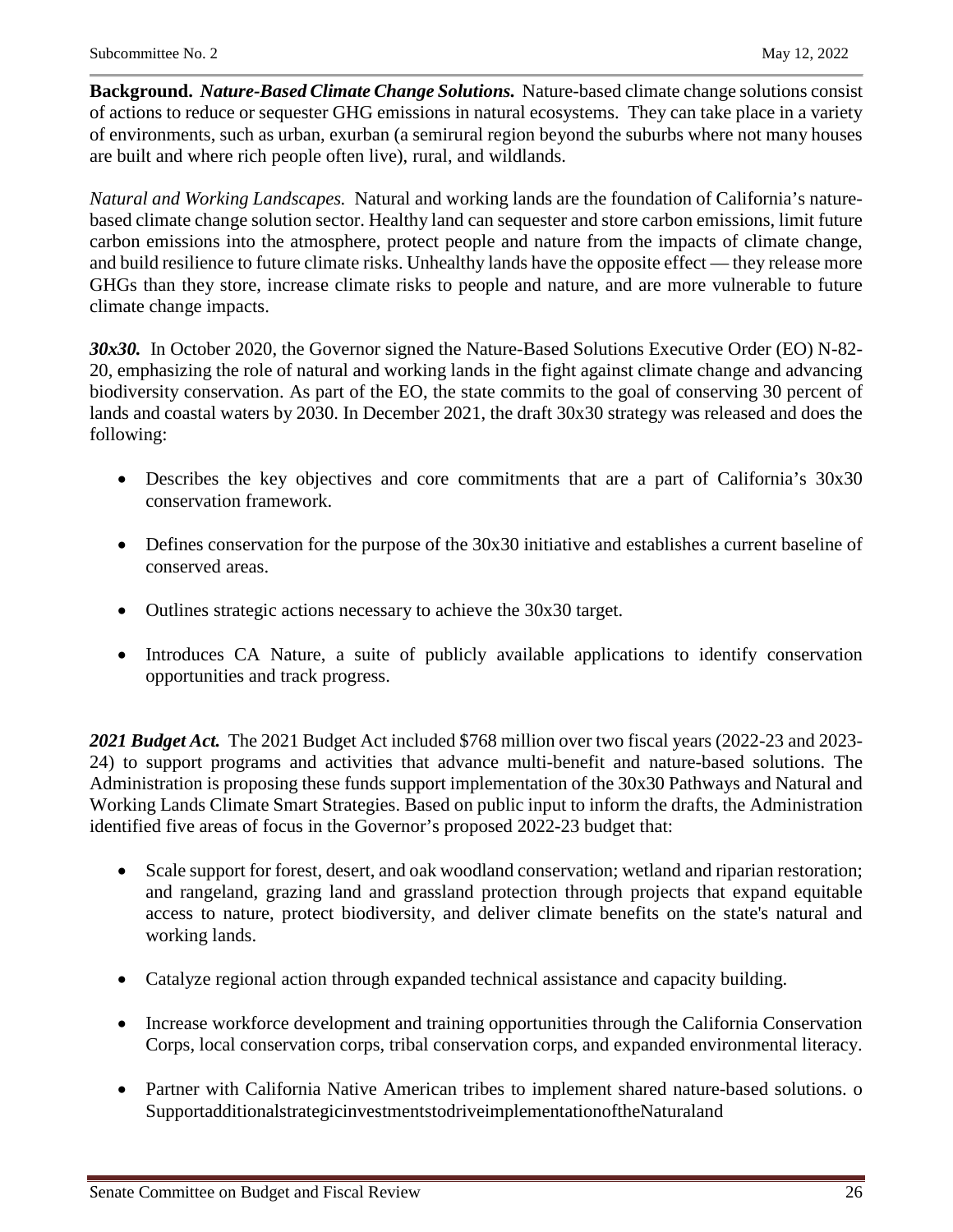• Working Lands Climate Smart Strategy and Pathways to 30x30 document.

The programs and activities proposed for funding in this request are intended to align these funding stream.

**LAO Comments.** *Funding Amounts Consistent With Agreement From Last Year.* The 2021‑22 budget package included language expressing the Legislature's intent to provide \$593 million in 2022- 23 and \$175 million in 2023-24 to support programs and activities that advance multi-benefit and naturebased solutions to protect, enhance, or restore natural or modified ecosystems. The language also specified that no less than \$60 million shall be available in each of the two years to support state conservancies. (The language did not specify a source of funding for this package.) The proposed package provides General Fund support at levels consistent with this legislative agreement.

*Package Focused on Meeting Administration's Goals.* The proposed package is intended to help the state achieve the administration's goals and plans, such as the goal to conserve 30 percent of the state's land and coastal waters by 2030 ("30x30"), the Natural and Working Lands Climate Smart Strategies (NWLCSS), and the Governor's Executive Order N-82-20. However, these goals and priorities were established by the Governor and administration, so the Legislature will want to ensure that they are also consistent with its goals and priorities. To the extent that the Legislature has different goals or priorities, it could make sense to fund a different mix of allocations or programs.

*Many Programs Lack Measurable Goals.* The Administration has not identified measurable goals such as the number of acres that will be conserved and/or restored—for many of the programs proposed for funding in the package. Without this type of information, it is difficult for the Legislature to (1) anticipate the specific outcomes it should expect from providing this funding, (2) determine whether the package includes the most cost-effective mix of programs to achieve the Administration's and/or Legislature's intended goals, (3) anticipate how close the package will get the state to meeting the intended goals, and (4) hold the Administration accountable for achieving measurable results as part of its oversight role. The Legislature could consider prioritizing programs for funding that have a plan for achieving measurable goals that are consistent with legislative priorities, particularly those programs that appear to do so in a relatively cost-effective way.

*Some Programs More Appropriate for One-Time Funding Than Others.* Some types of activities that are proposed for funding—such as habitat acquisitions or pilot projects—lend themselves to one-time funding. However, other types of programs—such as wildland grazing—likely would need to be conducted on an ongoing basis in order to be most effective. The Legislature could consider, for example, focusing this funding on programs that are more appropriate for one-time funding.

*Most, but Not All, of Package Exempt From State Appropriations Limit (SAL).* Close to three-quarters of the funding in the proposed package—\$561 million—is slated for programs that the Administration is defining as qualified capital outlay and therefore not subject to the SAL. However, the remainder of the package—\$207 million—would be subject to the limit. The Legislature could consider directing a greater share of funding to SAL-excludable purposes.

*Other Potential Funding Sources Could Be Available to Support Package.* The Administration proposes to fund the package from the General Fund. However, other sources could be available to support components of the package. For example, some programs proposed for funding—such as CalFire's Wildfire Prevention program, DFW's Wetland Restoration Grant program, and CDFA's Healthy Soils program—have previously received funding from the Greenhouse Gas Reduction Fund (GGRF). Depending on the Legislature's priorities, it could consider funding some components of the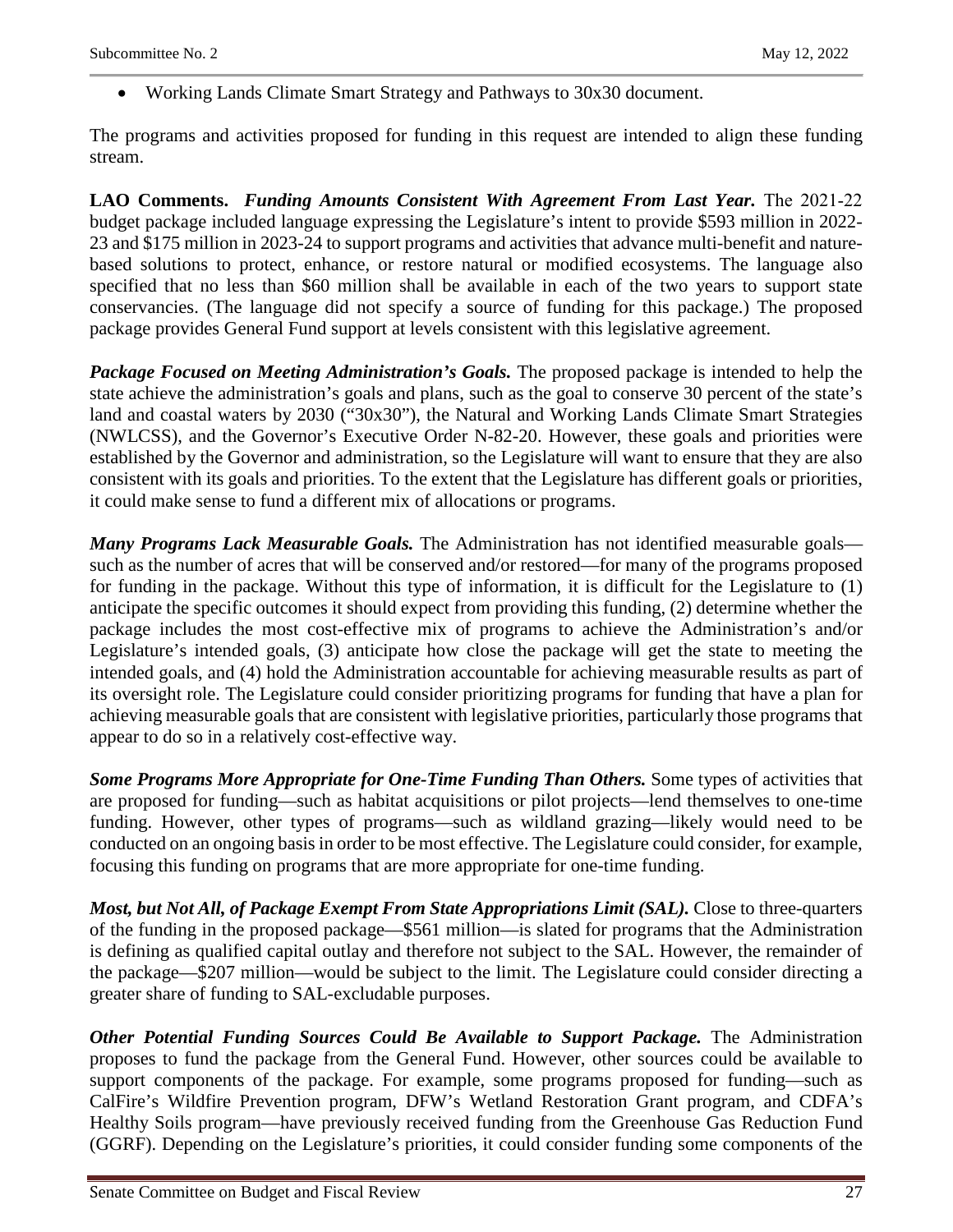package from GGRF or other sources rather than from the General Fund.

*Potential Overlap in Programs Funded in This and Other Proposals.* In some cases, funding in this package supports the same or similar programs to the funding in other packages or proposals contained in the Governor's budget. For example, the package includes funding for CalFire's Wildfire Prevention program, which is also proposed for funding as part of the wildfire resilience package. The Legislature will want to consider the funding provided across all the of the proposals and packages to get a full funding picture.

*Lack of Detail on Implementation Plan for Some Components.* In some cases, funding is proposed for new programs with little guidance or detail available on how they will be implemented. For example, CNRA's Tribal Nature-Based Solutions program could be used for a broad range of activities with the allocation to be determined in consultation with a newly established Tribal Natural Resources Council. Additionally, WCB funding is proposed to support six different programs, but the administration would defer to the board to decide how much funding will be provided to each one. Also, the funding for state conservancies could be used for various activities with only broad proposed statutory guidance directing the conservancies to prioritize projects that support 30x30 or the NWLCSS. To the extent that the Legislature has specific goals or priorities for these programs, it would be important to memorialize that guidance in budget bill or trailer bill language. This would help ensure that legislative goals are achieved with the proposed funding.

*Package Lacks Accountability and Reporting Measures.* The Administration has not identified a plan to provide consolidated reporting to the Legislature on the outcomes that are achieved with this funding. Future reporting on outcomes will be important for holding the Administration accountable for delivering measurable results, learning what is effective to improve future implementation, and informing possible future spending decisions. Accordingly, regardless of the specifics of the final package that is adopted, the LAO recommends that the Legislature adopt reporting language to require the administration to provide key information on the outcomes it achieves. This will allow the Legislature to compare the outcomes that are ultimately accomplished to the intended goals and priorities discussed above. The LAO notes that this reporting will be particularly important for new or pilot programs, such as DOC's Climate Smart Land Management program.

#### **Staff Recommendation. Hold open.**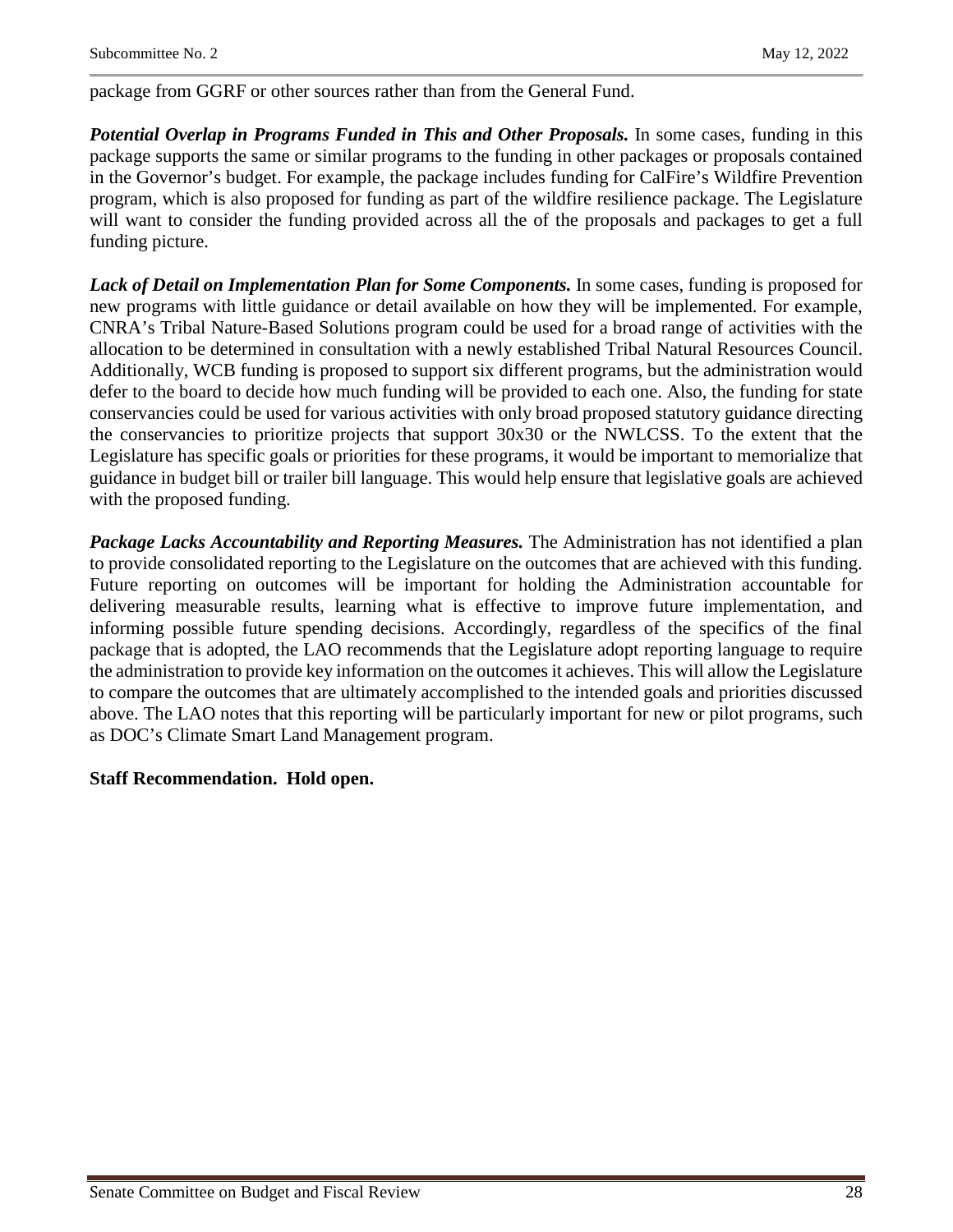### <span id="page-28-0"></span>**3930 DEPARTMENT OF PESTICIDE REGULATION (DPR)**

#### <span id="page-28-1"></span>**Issue 15: Pesticide Use Enforcement Program (BCP & TBL)**

**Governor's Proposal.** The Governor's budget requests \$882,000 DPR Fund and three permanent positions in 2022-23, 2023-24, and 2024-25 and \$582,000 DPR Fund in 2025-26 and ongoing to investigate and develop pesticide residue and use enforcement cases. This request includes \$300,000 annually for three years for DPR to hire the Attorney General's Office (AGO) to represent DPR in civil and criminal pesticide use enforcement actions.

According to the LAO, as part of the budget for 2022‑23, the Governor proposes to (1) provide DPR with administrative penalty authority to enforce pesticide use violations, (2) increase several existing pesticide use penalties, (3) enhance DPR's pesticide residue enforcement and penalty authority, (4) increase several existing administrative penalties for pesticide sales and licensing violations, (5) provide funding for DPR positions to investigate and pursue pesticide use and residue enforcement cases, and (6) provide funding for DPR to retain the Attorney General's Office to represent the department in civil and criminal pesticide use enforcement actions. Figure 1 provides an overview of the Governor's proposed changes to pesticide use, residue, and licensing and sales penalties, which we describe in more detail below. The Governor also proposes statutory language that would authorize the Director of DPR to adjust all the new penalty levels for inflation in future years.

*Authorizes DPR to Enforce Administrative Penalties for Serious Pesticide Use Violations.* The Governor proposes budget trailer legislation to provide DPR with the authority to levy administrative penalties of up to \$20,000 for pesticide use violations. The proposal would change state law to allow DPR—instead of a CAC—to levy administrative penalties for multi-jurisdictional pesticide use violations that have serious human or environmental health impacts. This authority would apply specifically for "priority investigations" that involve multiple counties or a person who is the subject of an investigation in multiple counties. Priority investigations include pesticide incidents that cause serious impacts such as death or illness; contamination of drinking water, air, or land; animal and wildlife mortality; or property damage. DPR also would be able to levy administrative penalties if a CAC and the Director of DPR agree that enforcement by the department would be more appropriate, or if the Director finds that a CAC failed to discharge their duties. Because serious pesticide use violations are relatively rare, the department estimates that its use of this new authority likely would be somewhat infrequent. Specifically, DPR estimates it might levy one administrative penalty every two years.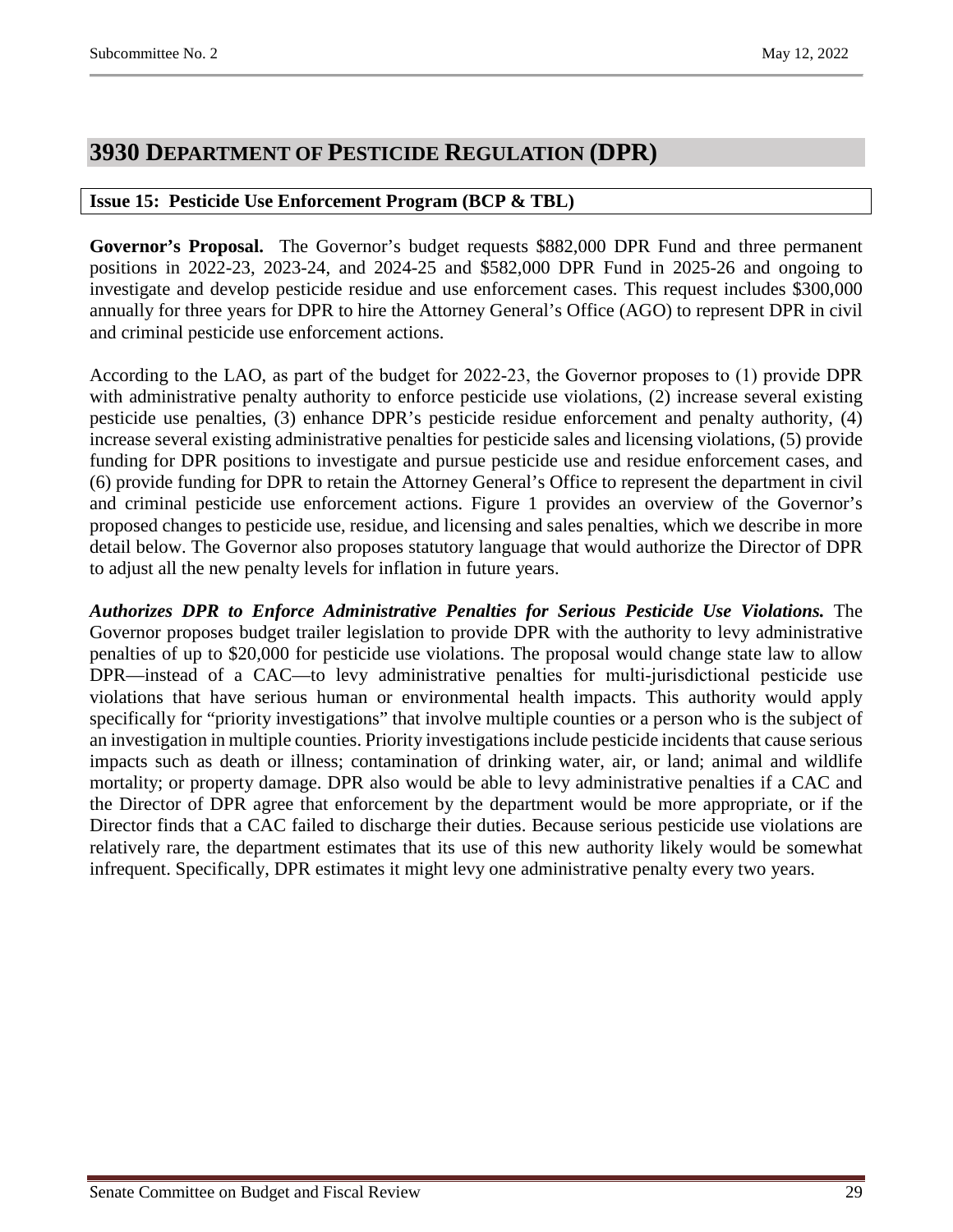#### Figure 1

### **Governor's Proposed Changes to State Pesticide Penalties**

| <b>Penalty Type</b>                                                                                                                                                                                                                                                                                                    | <b>Existing</b>                                                   | <b>Proposed<sup>a</sup></b>                                                     |
|------------------------------------------------------------------------------------------------------------------------------------------------------------------------------------------------------------------------------------------------------------------------------------------------------------------------|-------------------------------------------------------------------|---------------------------------------------------------------------------------|
| <b>Pesticide Use</b>                                                                                                                                                                                                                                                                                                   |                                                                   |                                                                                 |
| DPR administrative<br>CAC administrative<br>Civil<br>Criminal                                                                                                                                                                                                                                                          | None<br>Up to \$5,000<br>\$1,000 to \$25,000<br>\$500 to \$50,000 | Up to \$20,000<br>Up to \$15,000<br>\$3,000 to \$75,000<br>\$5,000 to \$100,000 |
| <b>Residue</b>                                                                                                                                                                                                                                                                                                         |                                                                   |                                                                                 |
| DPR administrative                                                                                                                                                                                                                                                                                                     | Up to \$5,000                                                     | Up to \$15,000 <sup>b</sup>                                                     |
| <b>Licensing and Sales</b>                                                                                                                                                                                                                                                                                             |                                                                   |                                                                                 |
| DPR administrative                                                                                                                                                                                                                                                                                                     | Up to \$5,000                                                     | Up to \$15,000                                                                  |
| <sup>a</sup> The proposed statute would authorize the Director of DPR to adjust all penalty levels for<br>inflation in future years.<br><sup>b</sup> Adds new penalties for (1) failing to provide produce sale and distribution information<br>when requested by DPR and (2) distributing/moving quarantined produce. |                                                                   |                                                                                 |
| $DPR = Department of Pesticide Regulation and CAC = County Agricultural Commissioner.$                                                                                                                                                                                                                                 |                                                                   |                                                                                 |

*Source: LAO*

*Increases Several Existing Pesticide Use Penalties.* As shown in Figure 1, the Governor's proposed budget trailer legislation also would make several changes to existing pesticide use penalties. First, the proposed legislation would increase CAC administrative penalties to up to \$15,000 for each violation. (Class A violations could result in a fine of up to \$15,000, while lower‑level violation penalties would be capped at \$3,000.) Second, the legislation would increase civil penalties to a minimum of \$3,000 and a maximum of \$75,000 for each violation, while criminal penalties would increase to a minimum of \$5,000 and a maximum of \$100,000 per violation. (The Governor does not propose any adjustments to minimum and maximum prison sentences for criminal penalties.)

*Expands DPR Pesticide Residue Enforcement and Penalty Authority.* The Governor's proposed budget trailer legislation also authorizes DPR to request sales and distribution records for produce grown, processed, shipped, and sold in the state. The legislation would allow DPR to levy new administrative penalties of up to \$15,000 for entities who do not provide this information within 48 hours after being requested. DPR indicates that this information would only be requested after the department identifies that a particular lot of produce carries illegal pesticide residues. Additionally, the proposed legislation would authorize DPR to levy new administrative penalties of up to \$15,000 for entities that distribute and/or move quarantined produce. Lastly, the Governor proposes to increase existing residue penalties such as for selling produce that carries pesticide residue in excess of allowable tolerance levels—to up to \$15,000.

*Increases Existing Pesticide Sales and Licensing Penalties.* The Governor also proposes to increase several existing DPR administrative penalties for pesticide sales and licensing violations. These include violations such as selling pesticides not registered in the state and acting as a pesticide advisor without a license. Specifically, the Governor proposes to increase these current penalties from a maximum of \$5,000 to up to \$15,000.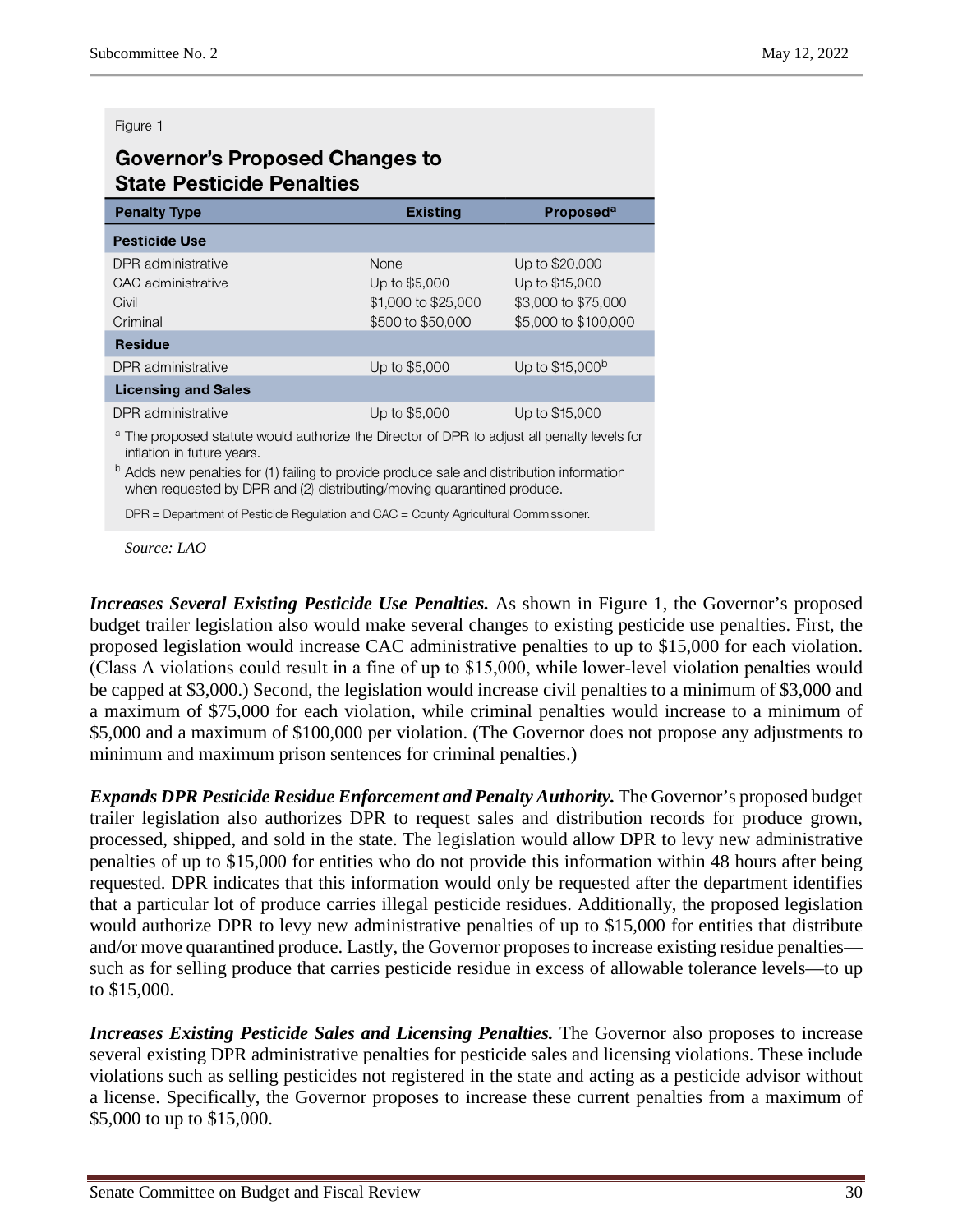*Provides Funding for Positions to Investigate and Pursue Pesticide Use and Residue Enforcement Cases.* The Governor's budget includes \$582,000 from the DPR Fund (the department's primary fund source, largely supported by a fee on pesticide sales and other regulatory fees) in 2022–23 and ongoing to support three new enforcement staff positions that would investigate and pursue pesticide use and residue enforcement cases. This workload would include levying DPR administrative penalties and coordinating referrals to the Attorney General's Office and U.S. EPA. The positions also would be responsible for conducting oversight and supporting CACs, such as through trainings and providing guidance and support on local enforcement cases.

*Provides Funding for DPR to Hire Attorney General's Office for Civil and Criminal Enforcement Cases.* The Governor's budget proposes \$300,000 annually from the DPR Fund over the next three years for the department to hire the Attorney General's Office to represent DPR in civil and criminal pesticide use enforcement actions. The department estimates that it will refer about one pesticide use enforcement case every two years. DPR indicates that hiring the Attorney General's Office to pursue pesticide use violations would be a new activity, so the department is viewing this initiative as a pilot to determine the appropriate level of ongoing resources to request in the future.

#### **Background.** According to the LAO:

*DPR Is Responsible for Regulating Pesticides.* While pesticides can protect people and agricultural products from pests, their improper use can be hazardous. DPR is charged with protecting public health and the environment by regulating pesticide sales and use. The department is responsible for evaluating and registering pesticide products at the state level, assessing the health and environmental impacts of pesticides, and encouraging alternative pest management practices through grants and incentives. DPR is responsible for licensing individuals and businesses that sell, consult on, or apply pesticides. The department may levy administrative penalties of up to \$5,000 on those who violate sales and licensing laws and regulations. The department also oversees local enforcement of pesticide use laws and regulations by County Agricultural Commissioners (CACs) and tests pesticide residues of fresh produce—both of which we discuss in more detail below.

*Most Pesticide Use Enforcement Is Conducted by CACs.* Currently, most of the responsibility for enforcing the lawful use of pesticides lies with CACs. Specifically, state statute tasks CACs with being the primary enforcement agencies for pesticide use laws and regulations, such as illegal application, worker protections, and pesticide drift. (Drift is the movement of pesticide dust or droplets through the air at the time of application or soon after to any site other than the area intended.) DPR uses its statewide authority to oversee, evaluate, and improve local pesticide use enforcement by CACs.

*CACs Have Statutory Authority to Levy Administrative Penalties for Pesticide Use Violations.* CACs have the sole authority to administratively enforce pesticide use violations. (DPR previously was able to levy penalties for certain pesticide use violations, however, that statutory authority expired in 2006.) CACs may levy administrative penalties of up to \$5,000 for each violation. The administrative penalties levied by CACs are governed by DPR regulations that categorize violations according to level of severity. For instance, penalties for serious (Class A) violations—those that cause health, property, or environmental hazards—can reach \$5,000, whereas penalties for moderate (Class B) violations—those that violate laws or regulations—are capped at \$1,000.

*Pesticide Use Violations Also Subject to State Civil and Criminal Penalties and Federal Penalties.* Pesticide users who violate state laws can also face civil and criminal enforcement actions. Civil and criminal cases can be filed by a county district attorney at the request of a CAC or by the state Attorney General's Office at the request of DPR. Civil and criminal proceedings are considered for repetitive,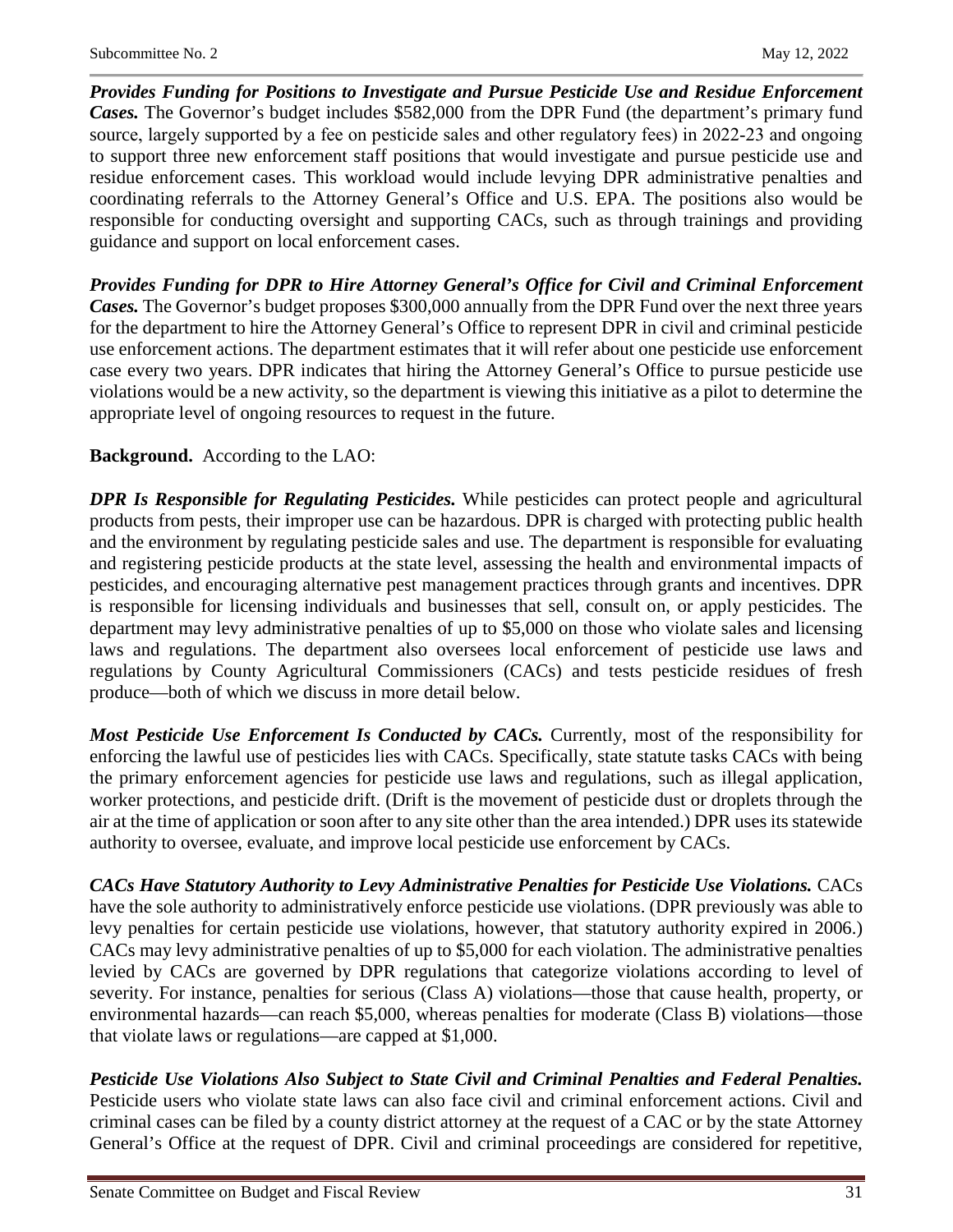negligent, or intentional violations that have created a hazard to human health or the environment. Civil penalties range from \$1,000 to \$25,000 for each violation, while criminal penalties range from \$500 to \$50,000 per violation, along with potential imprisonment. Additionally, the United States Environmental Protection Agency (U.S. EPA) may independently bring pesticide use enforcement cases upon referral. U.S. EPA can levy penalties of roughly \$9,000 for violations of federal pesticide use requirements, but for serious violations, penalties can be as high as \$50,000 along with potential imprisonment.

*DPR Is Responsible for Pesticide Residue Monitoring.* DPR administers a statewide monitoring program that samples and analyzes domestic and imported fresh produce for pesticide residues. DPR collects samples from various locations such as packing sites, wholesale and retail markets, and farmers markets. Residue monitoring is based on enforcing U.S. EPA tolerances—the maximum amount of a pesticide allowed to remain in or on a food. If illegal residues are found, DPR quarantines and removes the illegal produce from sale. The department can levy administrative penalties of up to \$5,000 for certain pesticide residue violations, such as for selling produce that carries pesticide residue in excess of the permissible tolerance levels.

**LAO Comments.** *Providing DPR With Authority to Levy Pesticide Use Penalties Is Important Step in Enhancing Statewide Enforcement Efforts.* Given its important role in protecting public health and the environment, the state should have multiple enforcement tools available to ensure statewide compliance of pesticide use laws and regulations. Misapplication of pesticides can result in acute impacts on human health (such as rashes, nausea, and dizziness), as well as negative impacts to the environment (such as air and water contamination and impacted ecosystems). Additionally, some research suggests that some pesticides could be related to chronic health impacts such as such as cancer and reproductive harm. While serious pesticide use violations do not occur with great frequency, enhancing the state's ability to deter and correct for serious incidents is worthwhile, given the hazards that can result. We therefore find that providing DPR with the authority to levy administrative penalties would further advance its ability to meet its mission, while at the same time preserving the state's current structure of having CACs serve as the primary local enforcement agencies. The Governor's proposed approach would allow the state to serve as a "backstop" to local enforcement when merited, such as for cases that represent severe violations that stretch across multiple jurisdictions and when a CAC and DPR agree that enforcement by the department would be more appropriate.

*Increased State‑Level Enforcement Authority Has Precedent.* Providing DPR with additional pesticide use enforcement authority would not be a unique approach for the state. First, DPR had similar authority from 2000 to 2006 under Chapter 806 of 2000 (SB 1970, Costa), which authorized the department to levy administrative penalties of up to \$5,000 for serious pesticide use violations. (Based on our conversations with the department and stakeholders, it appears that this authority was allowed to sunset due to CAC administrative penalties being increased to up to \$5,000 under Chapter 457 of 2002 [AB 947, Jackson].) Second, other state environmental regulatory departments possess some level of overarching enforcement authority even when local agencies are tasked with being the primary enforcement entities. For instance, the Department of Toxic Substances Control may take enforcement actions against hazardous waste generators that violate state laws and regulations, even though state statute delegates most first-level enforcement responsibilities to local Certified Unified Program Agencies.

*Increasing Pesticide Use Penalties and Adjusting for Inflation Is Reasonable... The goal of the state's* pesticide use penalties should be to deter individuals and businesses from violating state laws and regulations. Successful deterrence is important because it protects public health and the environment by dissuading businesses and individuals from committing violations and persuading violators to take precautions against falling into noncompliance again. Overall, we find it reasonable to provide some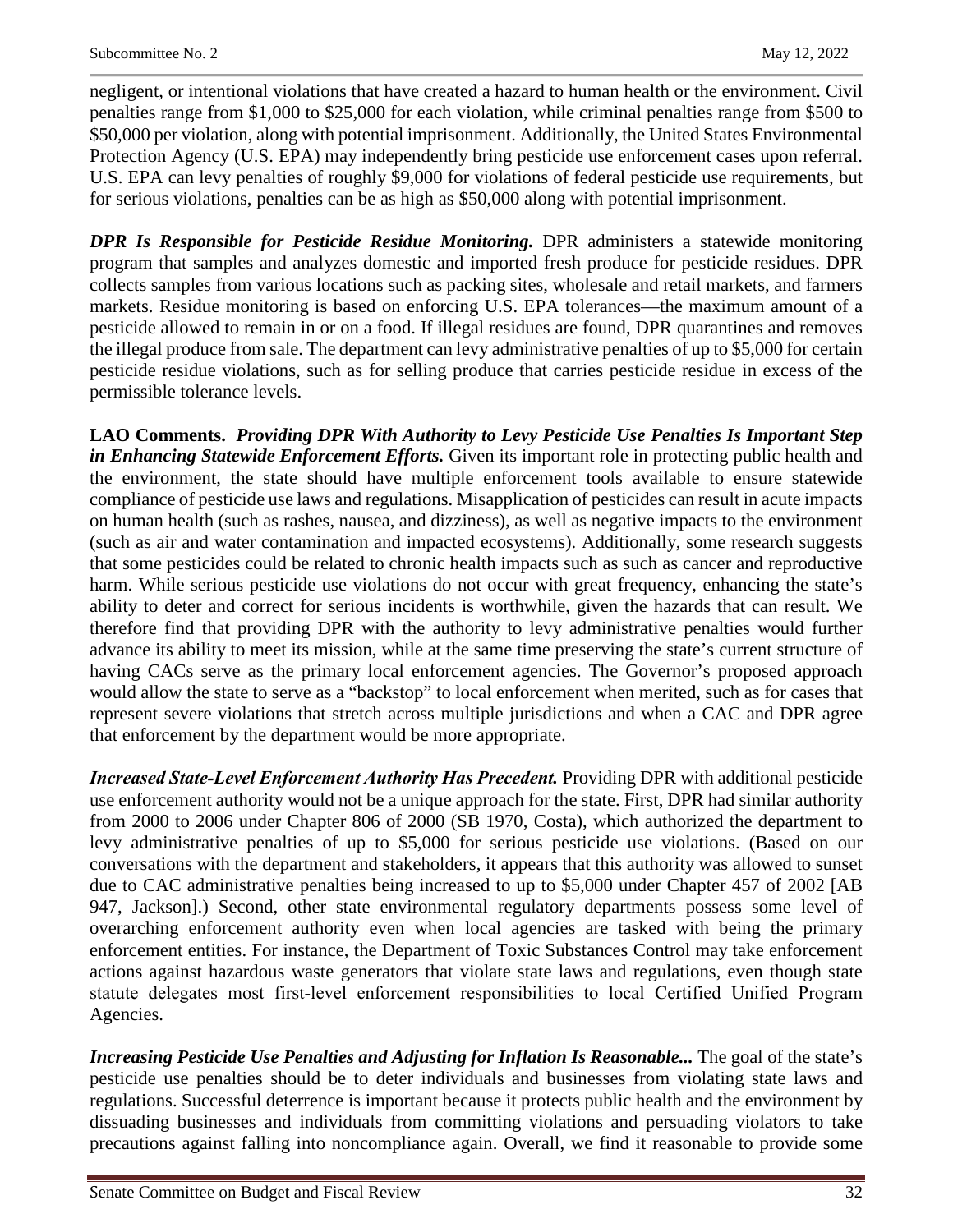level of increase to existing pesticide use penalties given that many have not been increased in decades roughly 20 years for CAC administrative penalties and 30 years for most civil and criminal penalties. This means that penalties have not kept pace with inflation and thus have lost some of their relative power to deter violations over time. Statewide data has not shown a significant increase in violations over the past several years—collectively, the CACs have averaged about 600 enforcement actions per year from 2012 through 2019, with the majority being more minor Class B and Class C violations. However, the department indicates that there have been situations where the same violators have been levied penalties on multiple occasions for pesticide drift and worker protection violations, which could indicate that current penalty levels do not fully compel compliance. Increasing maximum penalties could help reduce existing rates of violations and/or prevent future incidents. Additionally, authorizing the Director of DPR to adjust penalty levels for inflation has merit since it would allow penalties to maintain their relative deterrent effects over time.

*…However, Difficult to Determine What Amount of Increase Is Most Appropriate.* The level at which penalties would serve as an effective deterrent for pesticide violations but do not present an excessive burden for violators—particularly for more minor offenses—is not clear cut. If trued up for inflation, CAC administrative penalties and civil and criminal penalties would be roughly 1.5 and 2 times higher than their current levels, respectively. The Governor, however, proposes to increase penalties above the inflation adjustments—3 times their current levels in most cases. According to the department, this is to further deter the most egregious pesticide use violations. For example, this could include cases where improper application leads to pesticide drift causing skin and eye irritations in surrounding communities. We find this argument to be somewhat compelling, and the levels the Governor proposes seem reasonable. However, moderately lower or higher levels could also achieve the same goal without being ineffective or excessive. Additionally, we find that the Governor's proposal to set the maximum DPR administrative penalty higher than the maximum CAC administrative penalty makes sense, given these would be applied to the most serious, multijurisdictional pesticide use violations.

*Increasing DPR Pesticide Residue Enforcement and Penalty Authority Could Improve Produce Safety.* The state has a vested interest in ensuring that fresh produce in the state maintains safe levels of pesticide residues and that contaminated produce is properly quarantined and removed from sale when identified. Data from DPR indicate multiple cases in recent years where regulated entities did not provide requested sale and distribution information for contaminated produce in a timely manner (roughly 45 cases annually over the past five years) and where regulated entities distributed and/or moved quarantined produce (roughly three cases annually over the past five years). Currently, the department does not have the authority to enforce these actions other than through resource-intensive court proceedings. Accordingly, we find it reasonable to provide DPR with the authority to (1) require entities to provide sale and distribution information, (2) levy administrative penalties for failing to produce such records, and (3) levy administrative penalties for distributing and/or moving quarantined produce. Additionally, we find it reasonable to increase existing residue penalties given that penalties have not been increased in roughly 30 years. These changes could better enable the state to prevent contaminated produce from reaching consumers.

The Governor's approach of setting the new administrative penalties for residue violations at comparable levels to those that CACs levy for pesticide use makes sense. However, as with the proposed increases to pesticide use penalties, while we find the Governor's proposed levels for new pesticide residue penalties to be reasonable, moderately lower or higher levels could also be adequate to the degree they still serve as an effective deterrent. Regardless of where the Legislature ultimately decides to set penalty levels, authorizing the Director of DPR to adjust penalty levels for inflation—as proposed by the Governor—has merit since it would allow penalties to maintain their relative influence in the coming years.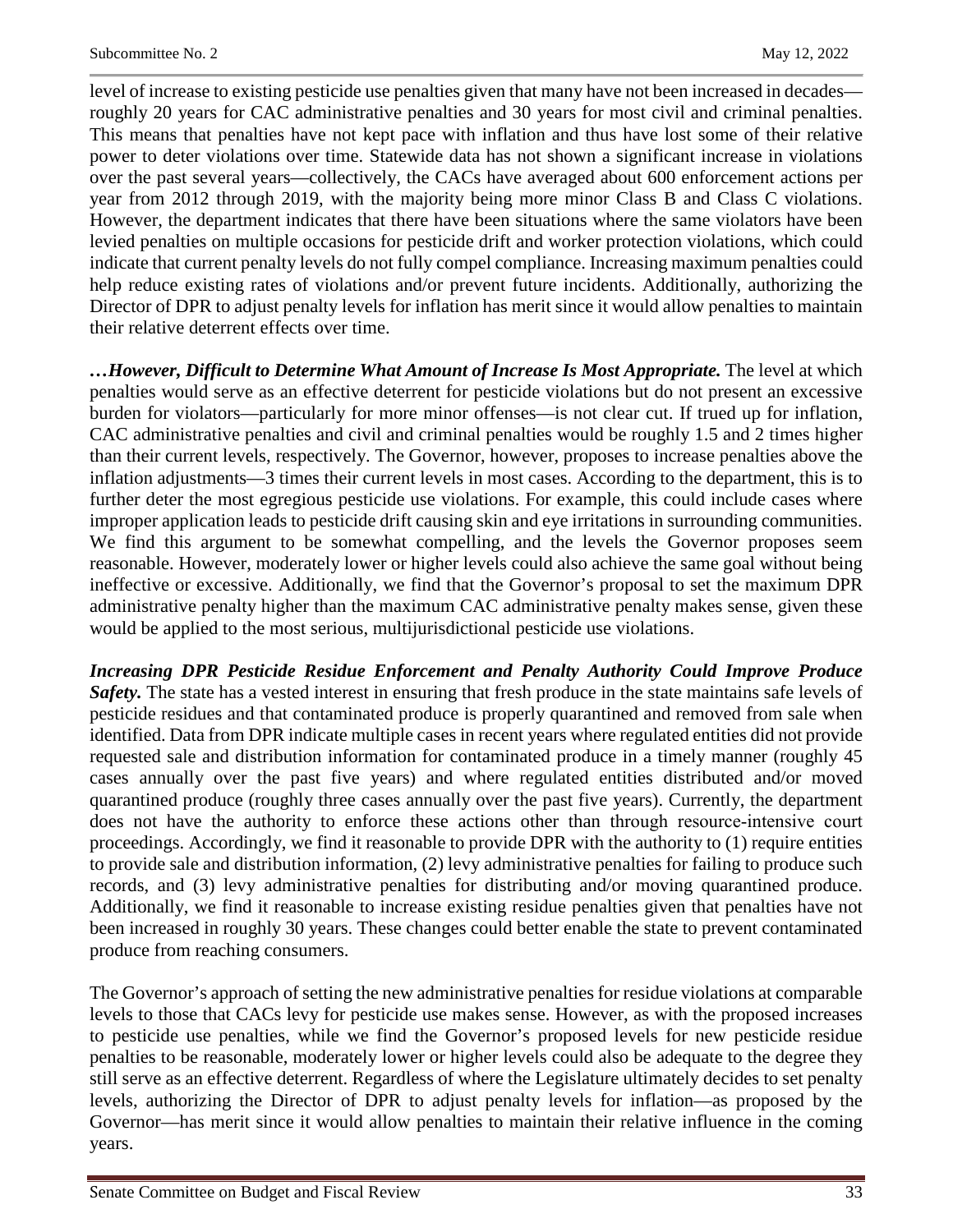*Increasing Existing Administrative Penalties for Pesticide Sales and Licensing Violations Would Provide Parity in Penalty Levels.* We find it reasonable to provide some level of increase to the existing pesticide penalties for sales and licensing violations, given that they have not been increased in roughly 30 years. Additionally, it makes sense to maintain relative comparability across most of DPR's administrative penalties. Similar to earlier discussion, we find that (1) the Governor's proposed increases to sales and licensing violation penalties are reasonable but moderately lower or higher levels could also be adequate to the degree they still serve as effective deterrents, and (2) authorizing the Director of DPR to adjust penalty levels for inflation has merit.

*Funding for Positions and Representation From Attorney General's Office Would Further Support Statewide Enforcement.* We find that the proposed funding for DPR state operations would further support statewide enforcement of pesticide use and residue laws and regulations. In particular, funding for additional enforcement positions would provide the staff needed to support the workload associated with the proposed increase in enforcement and penalty authority. This includes investigating and pursuing cases to levy administrative penalties and coordinating referrals to the Attorney General's Office or U.S. EPA. The positions also would further support local enforcement actions by providing additional assistance to CACs.

Additionally, funding for DPR to hire the Attorney General's Office would provide the department with the resources needed to ensure that egregious violations are appropriately referred for civil and criminal enforcement. We find the Governor's proposal to provide this funding over a three-year period to be reasonable. This would allow the department to pilot these efforts and report back to the Legislature on outcomes during future budget hearings. This information could then be used to guide whether (and at what level) to continue funding these efforts.

**LAO Recommendations.** *Approve DPR Authority to Enforce Administrative Penalties for Pesticide Use Violations.* We recommend the Legislature approve the Governor's proposal to provide DPR with the authority to levy administrative penalties for serious pesticide use violations. Providing additional enforcement authority to DPR would further enhance the state's ability to ensure statewide compliance of pesticide use laws and regulations, while still maintaining CACs as the primary local enforcement agencies. The additional enforcement authority would allow the state to serve as a backstop to local enforcement when merited. Furthermore, it would reestablish similar authority that the department previously held and establish a somewhat comparable enforcement structure to some other state environmental regulatory departments.

*Increase Pesticide Use Penalties at Levels That Will Help Deter Violations.* We recommend the Legislature increase pesticide use penalties and authorize the Director of DPR to adjust penalty levels for inflation in future years. In deciding appropriate increases for the various penalties (including the new DPR administrative penalty), the Legislature will want to consider how increases would further deter individuals and businesses from violating state laws and regulations. This could include approving the Governor's proposed penalty levels—which increase penalties above an inflationary adjustment or setting penalty levels somewhat higher or lower based on what the Legislature deems appropriate to achieve its goals.

*Approve Expansion of DPR's Pesticide Residue Enforcement and Penalty Authority.* We recommend the Legislature approve the Governor's proposal to provide DPR with the authority to (1) require entities to provide sale and distribution information, (2) levy administrative penalties for failing to produce such records, (3) levy administrative penalties for distributing and/or moving quarantined produce, and (4) increase existing residue penalties. These changes could better enable the state to prevent contaminated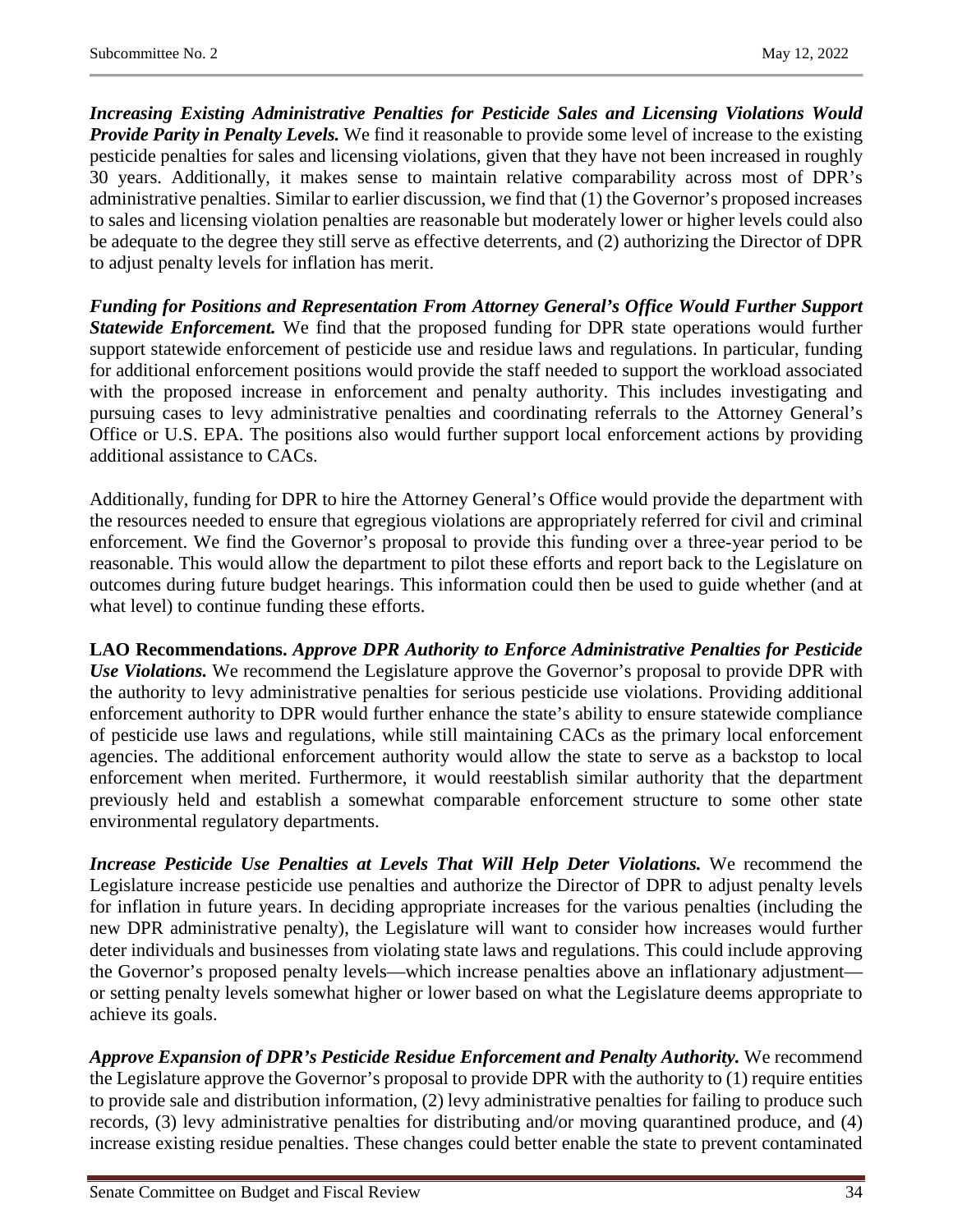produce from reaching consumers. We recommend the Legislature set the new administrative penalties for pesticide residue violations at levels that mirror whatever new thresholds it sets for CAC administrative pesticide use penalties and authorize the Director of DPR to adjust penalty levels for inflation.

*Increase Existing Administrative Penalties for Pesticide Sales and Licensing Violations.* We recommend the Legislature increase existing administrative penalties for pesticide sales and licensing violations and authorize the Director of DPR to adjust penalty levels for inflation in future years. Penalty levels have not been increased in roughly 30 years and thus have lost some of their relative power to deter violations. To maintain parity, we recommend the Legislature set the new maximum penalties at a comparable level to those it establishes for other DPR administrative penalties. This could include approving the Governor's proposed penalty levels or establishing somewhat higher or lower thresholds.

*Approve Funding for Positions to Investigate and Pursue Pesticide Residue and Use Enforcement Cases.* We recommend the Legislature approve the \$582,000 from the DPR Fund in 2022‑23 and ongoing to support three new enforcement staff positions that would investigate and pursue pesticide residue and use enforcement cases. The additional positions would enable the department to conduct the workload associated with the proposed additional enforcement and penalty authority, as well as further support local enforcement efforts by CACs.

*Approve Funding for DPR to Hire Attorney General's Office for Civil and Criminal Enforcement Cases.* We recommend the Legislature approve the Governor's proposal to provide \$300,000 annually from the DPR Fund over the next three years to hire the Attorney General's Office to represent the department in civil and criminal pesticide use enforcement actions. The funding would allow the department to appropriately refer egregious violations for civil and criminal enforcement and gather data regarding what level of funding might be appropriate in future years. The Legislature may want to consider specifying which metrics the department should track and present to inform these future decisions.

#### **Staff Recommendation. Hold open.**